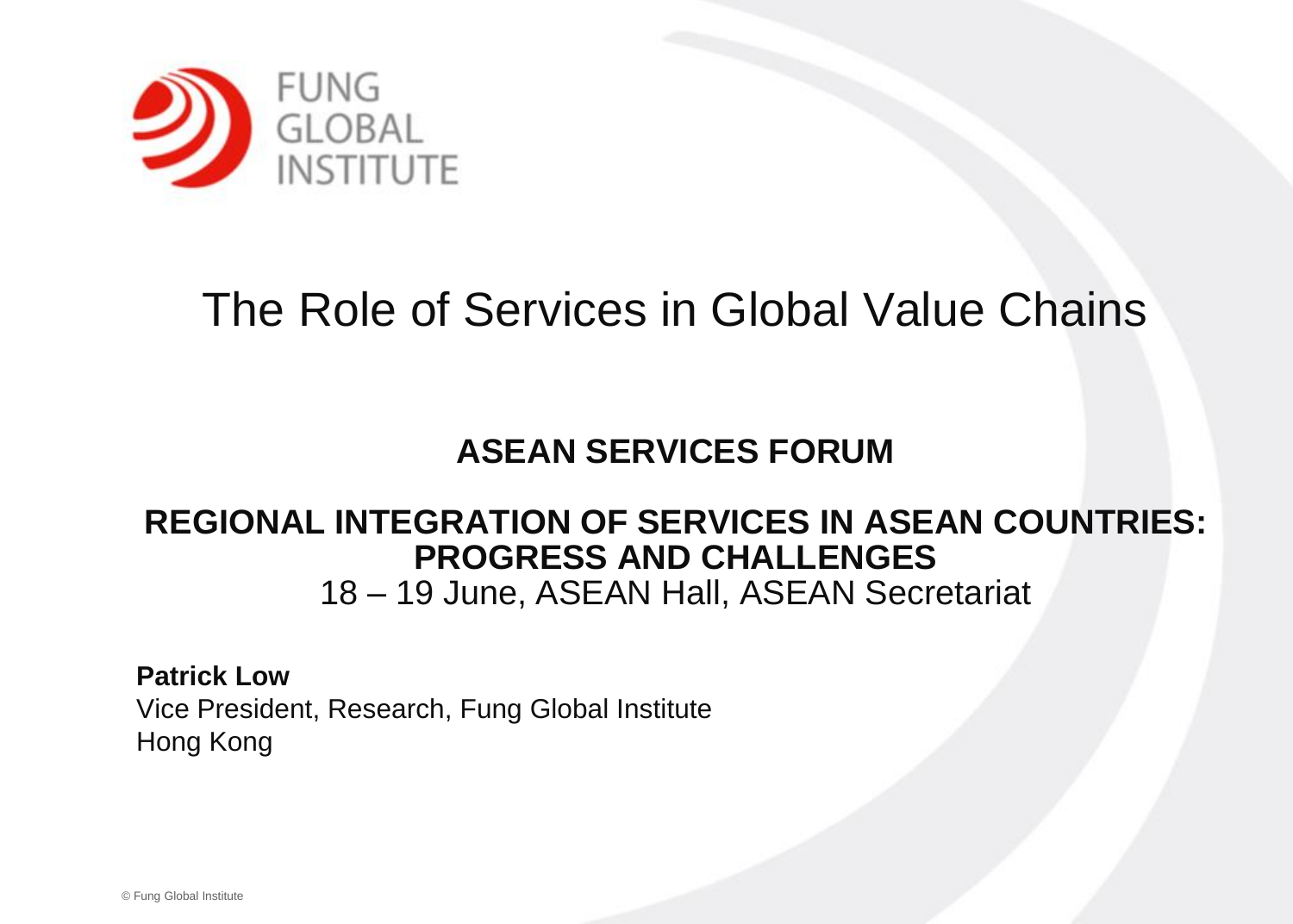## **1**Contents **100 million**

1. Services- Poorly Understood but Becoming More Important

2. Trade in value-added

3. Case Studies

4. Numerous Services Enter the Value Chain

5. Outsourcing

6. Bundling

7. What Does Policy Do or Not Do to Attract GVCs and SME Participation?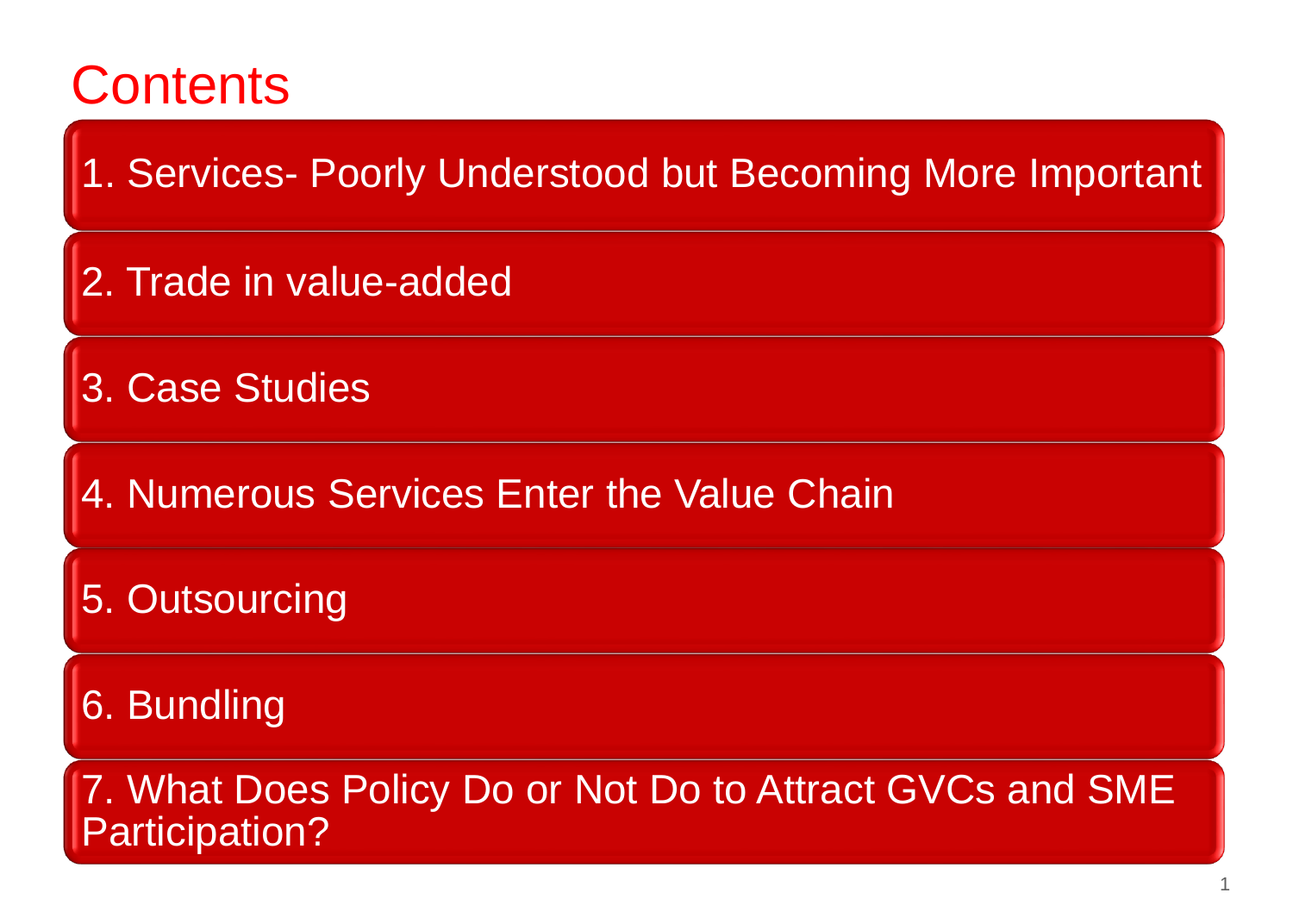### 1. Services- Poorly Understood but Becoming More Important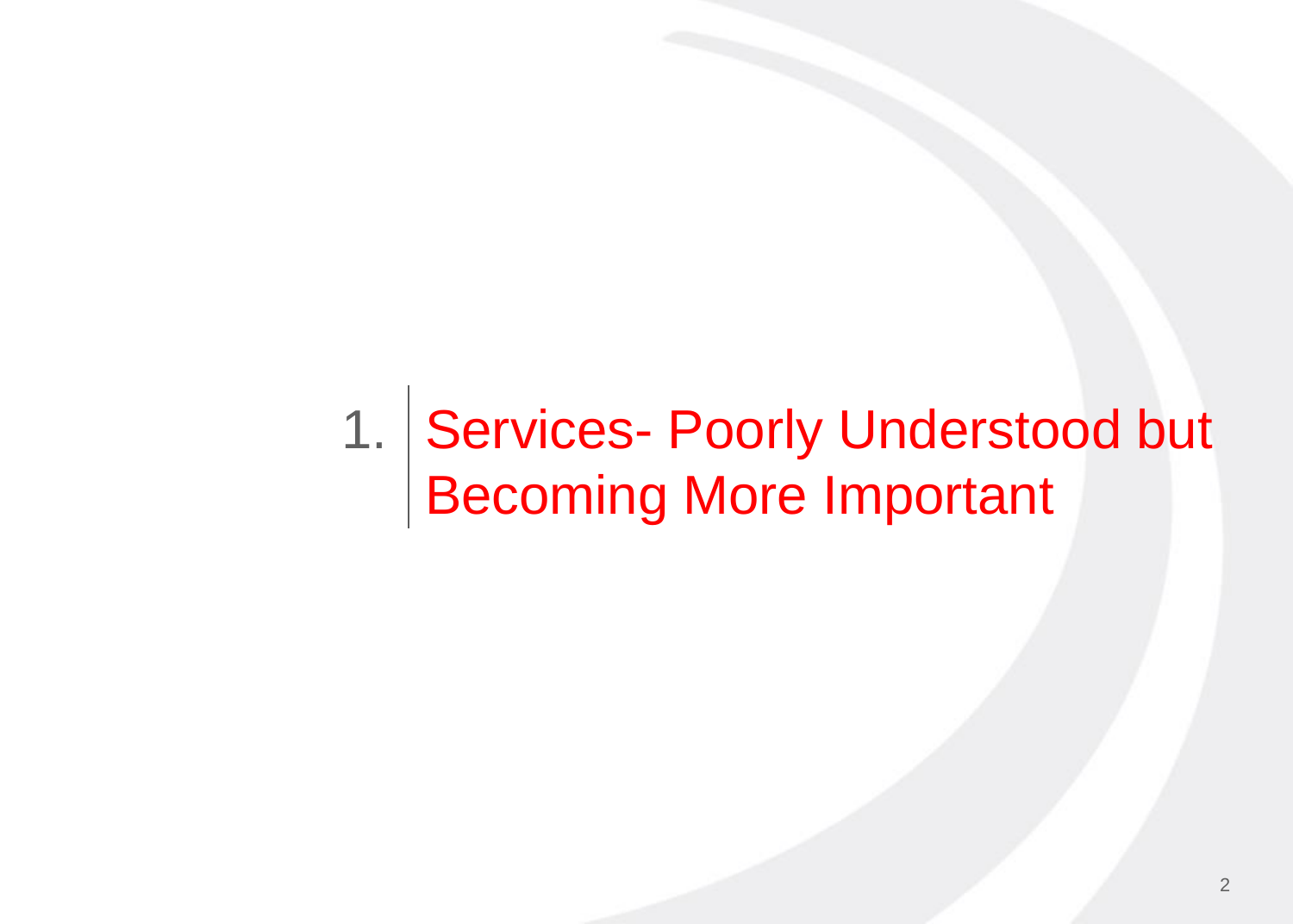#### **<sup>3</sup>**1. Services- Poorly Understood but Becoming More Important

- Historical neglect and fears about low productivity growth

- Data are difficult

- 70% of GDP and growing - Almost 50% of trade and underestimated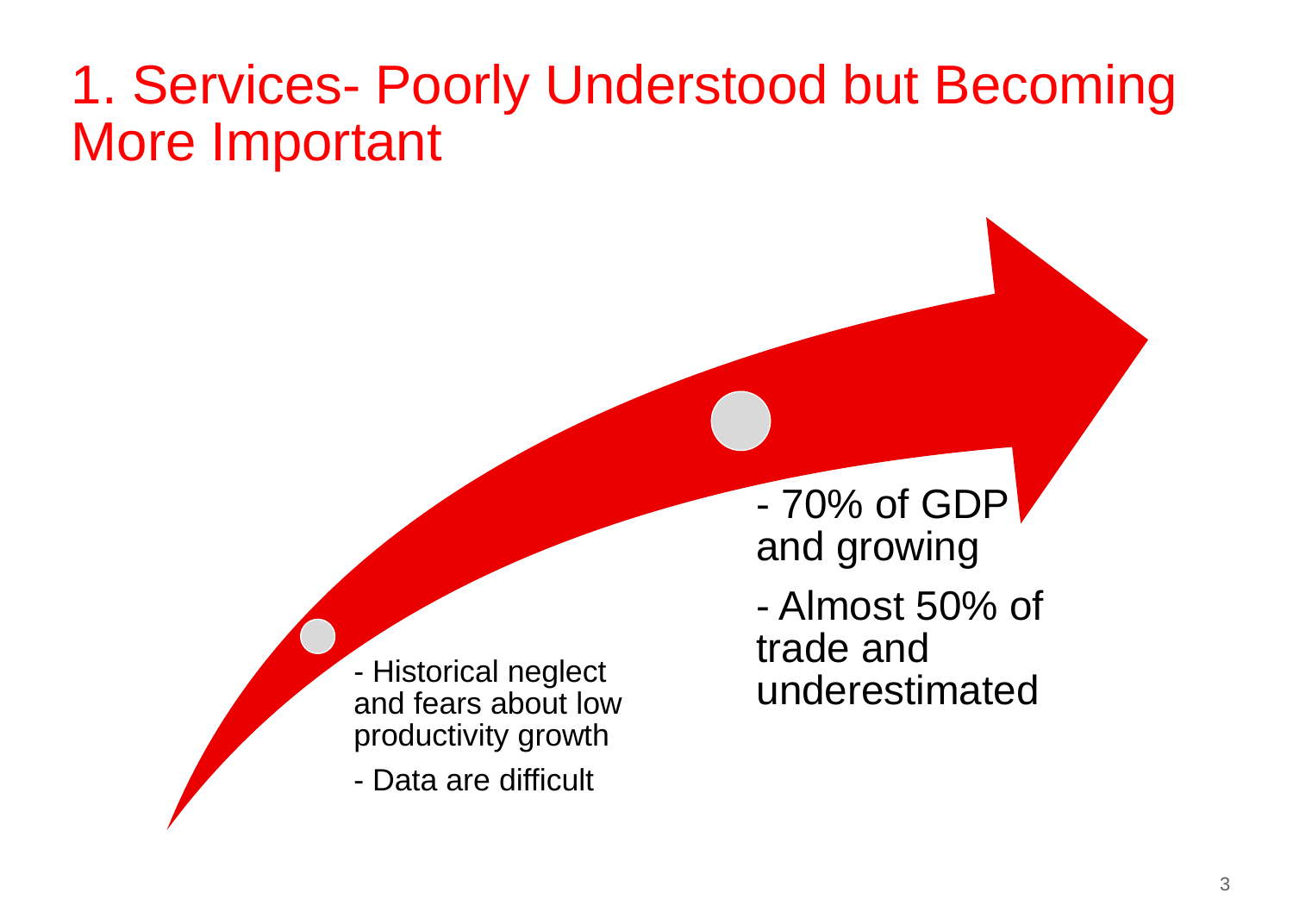#### **<sup>4</sup>**1. Services- Poorly Understood but Becoming More Important

### Sources of higher services growth relative to other sectors

- In production **quobalization**, servicification
- Consumers more demanding, customization is services-intensive

## Services as innovation

• Services an important source of process innovation, as well as in bundled combination with goods-driven R&D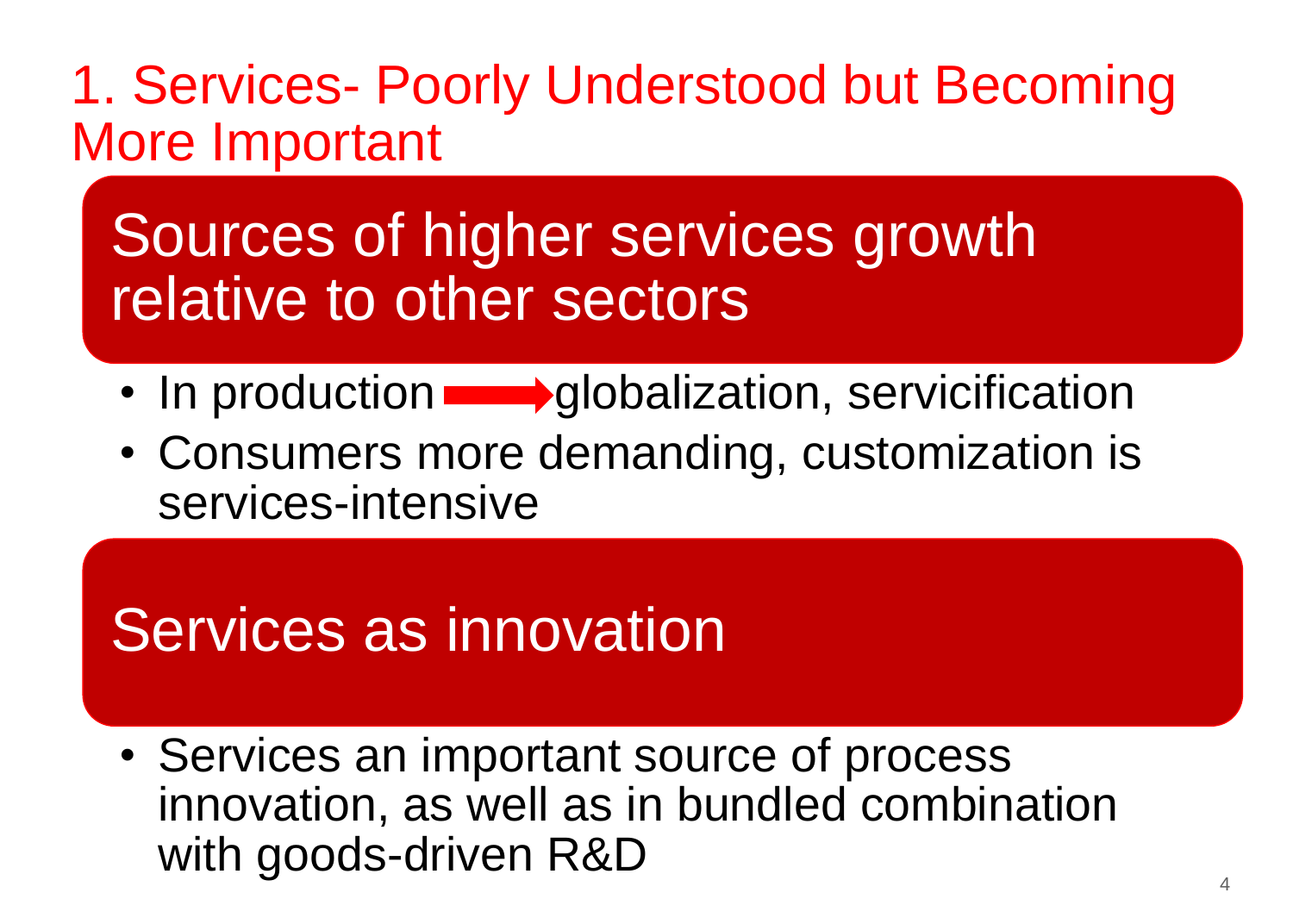## 2. Trade in Value-Added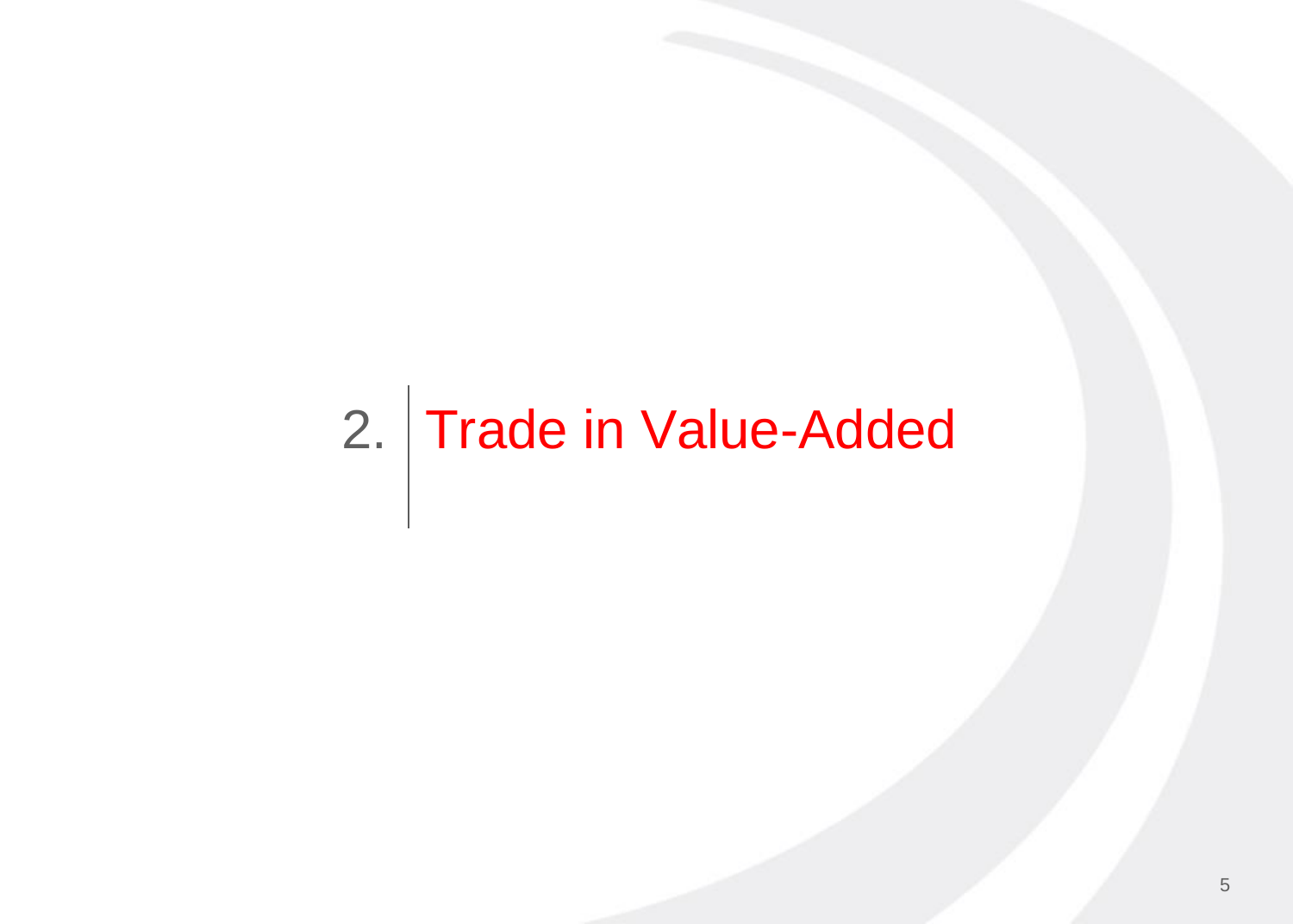## **<sup>6</sup>**2. Value-Added: What Are We Measuring?

- Trade measured in terms of flows in valueadded is to be contrasted with gross trade flows
- The value-added calculation captures what happens at each stage in a production process
- It tracks inputs into the production process all the way down the line until the final product emerges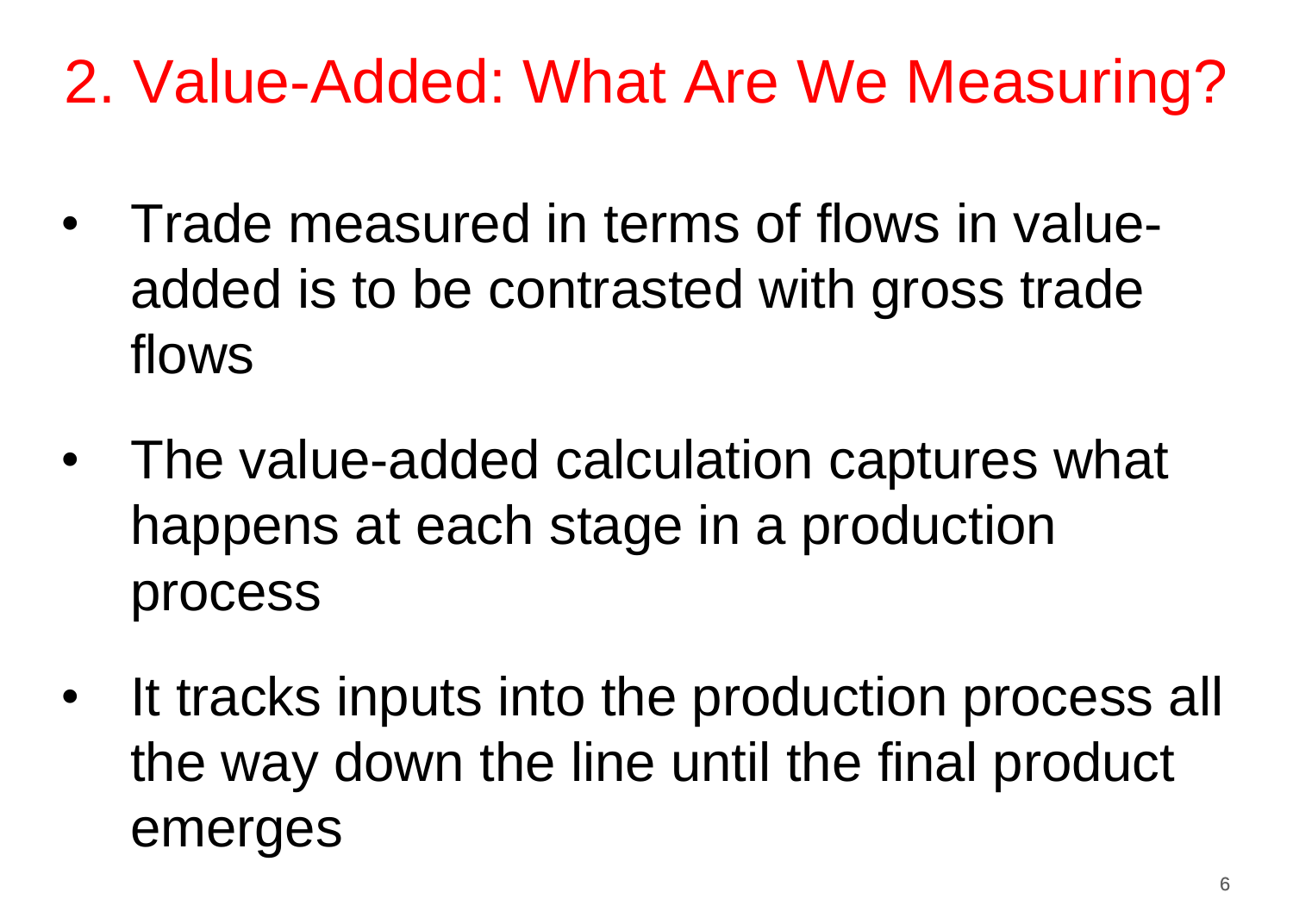#### 2. How does value-added measurement of trade work?



Source: UNCTAD.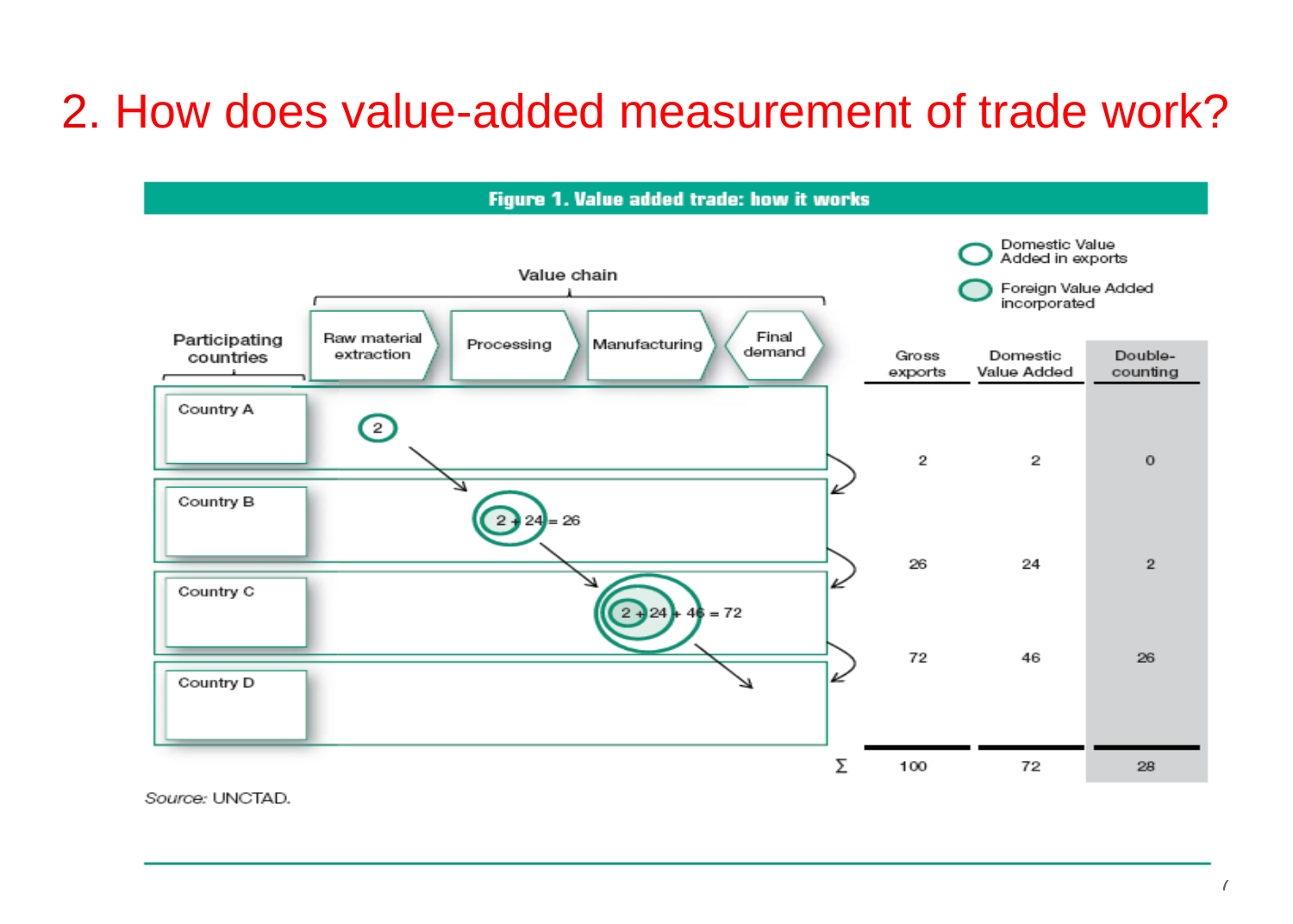## **<sup>8</sup>**2. Value-Added Trade Data

- The import content of trade is rising globally (some two-thirds of merchandise imports are intermediate goods)
- Single products are produced in multiple countries
- The last country of production is but a link in the chain, one among several contributions to valueadded
- This has profound implications for how we think about trade and interdependency
- It carries significant policy implications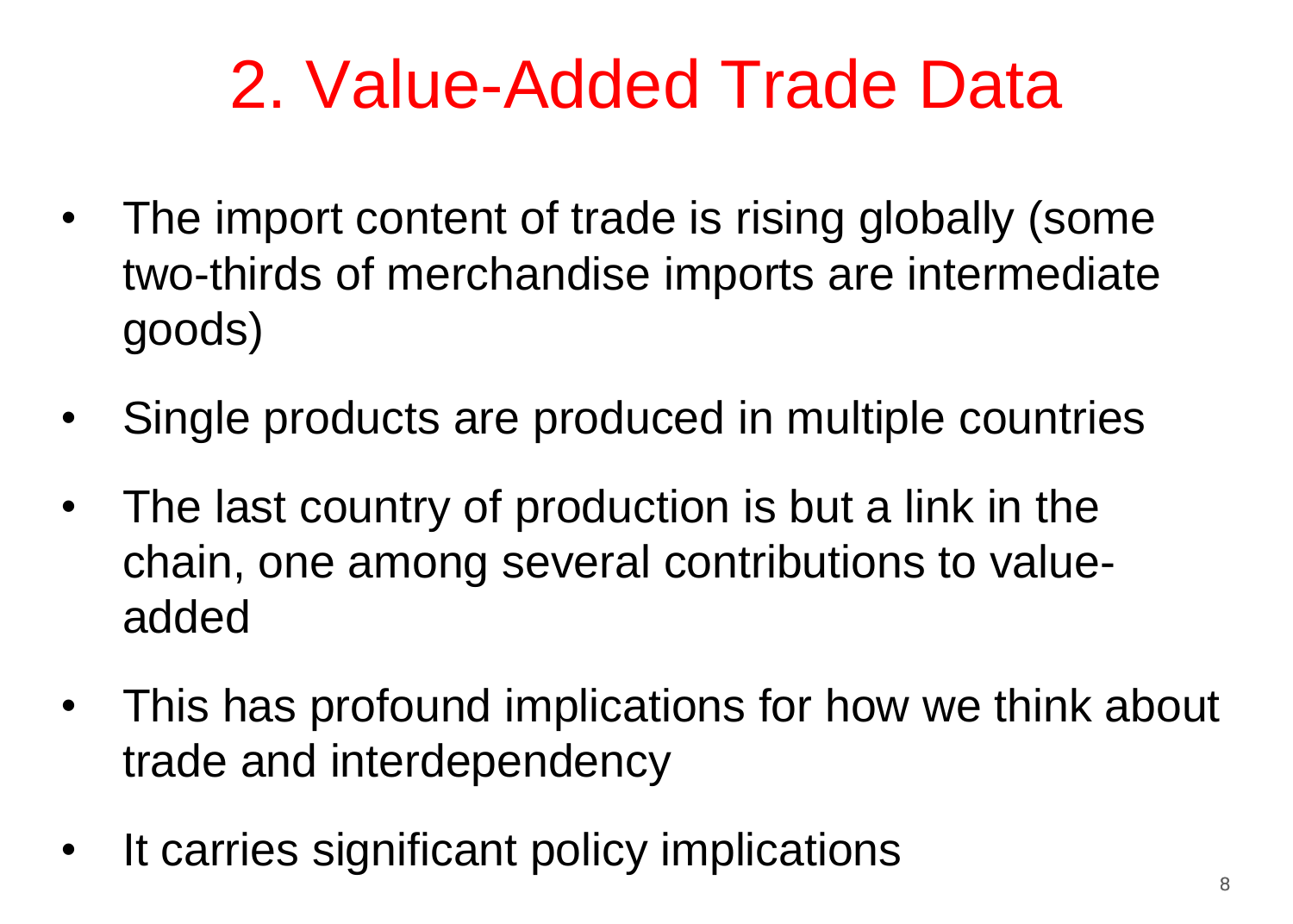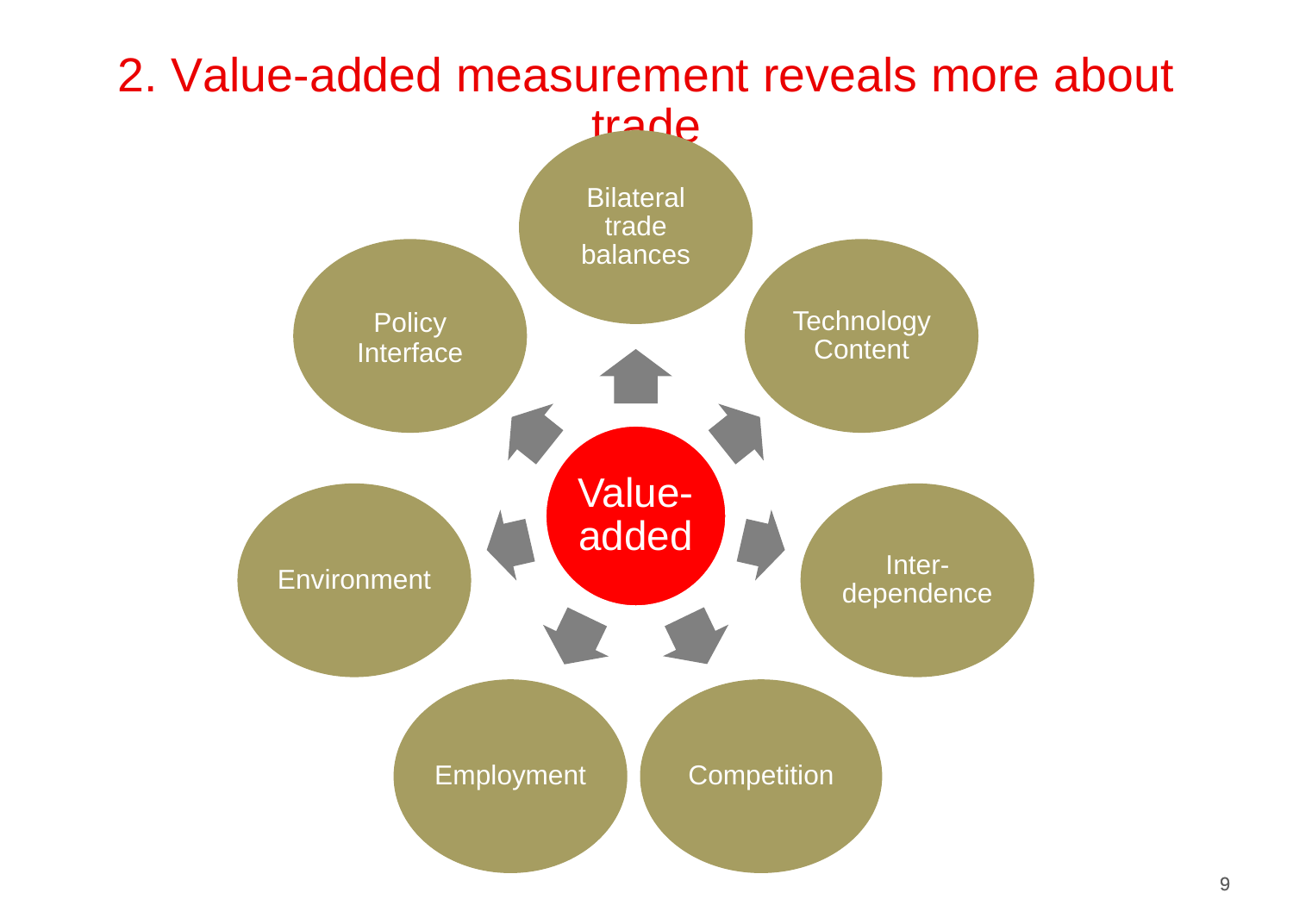### **<sup>10</sup>** 2. An iPhone "Exported" From China to the USA

**Total price: US\$178.96**

**Recorded in USA as import from China**

**Real Chinese value exported: US\$2.20** 

#### **COMPONENTS AND LABOUR COME FROM:**





**Source: Xing, Y and N. Detert, ADBI Working Paper 257 (2010),**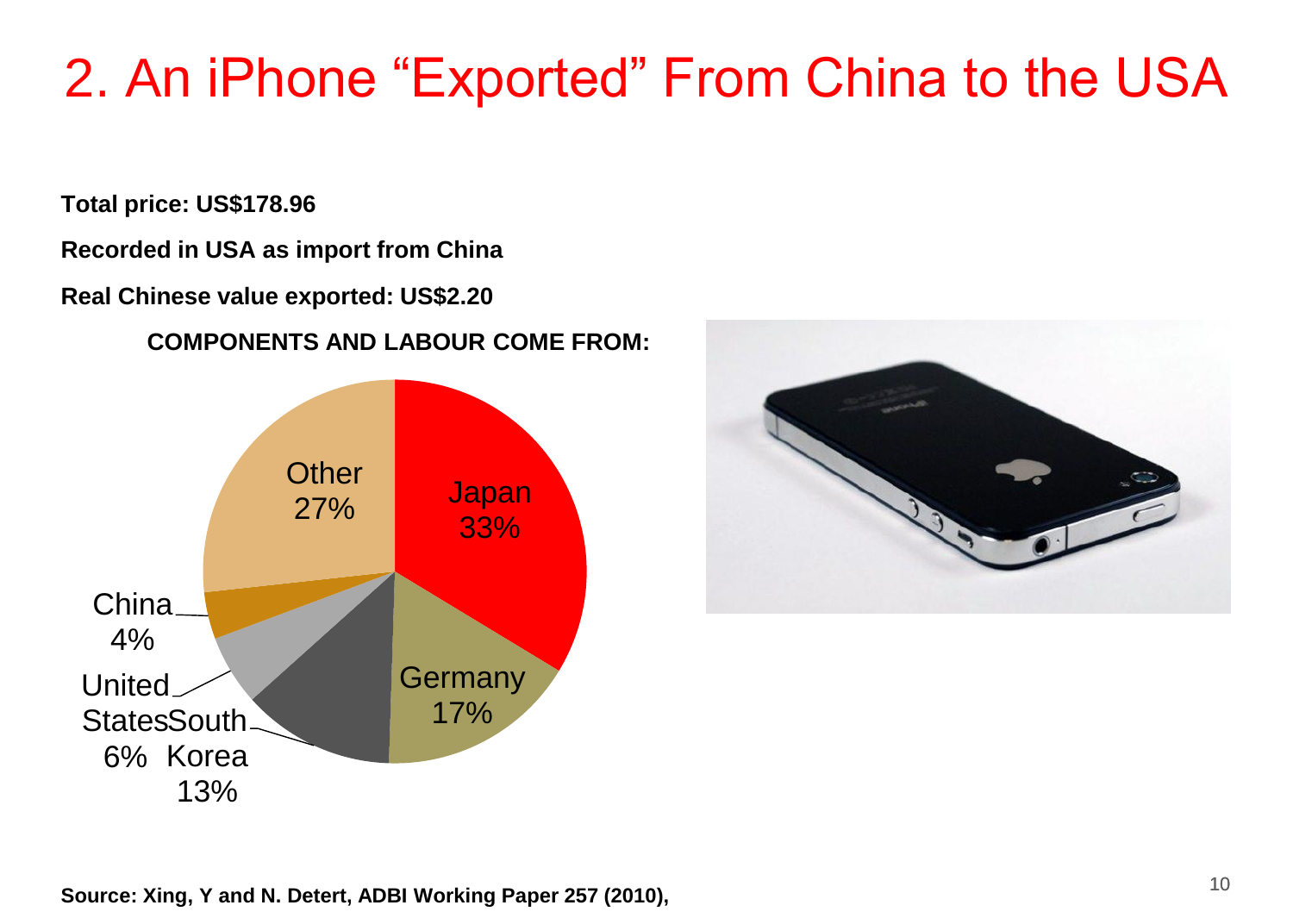### **<sup>11</sup>** 3. Case Study: A Suit Made in China and Sold in the US

#### Fung Global Institute: Li & Fung Case Study

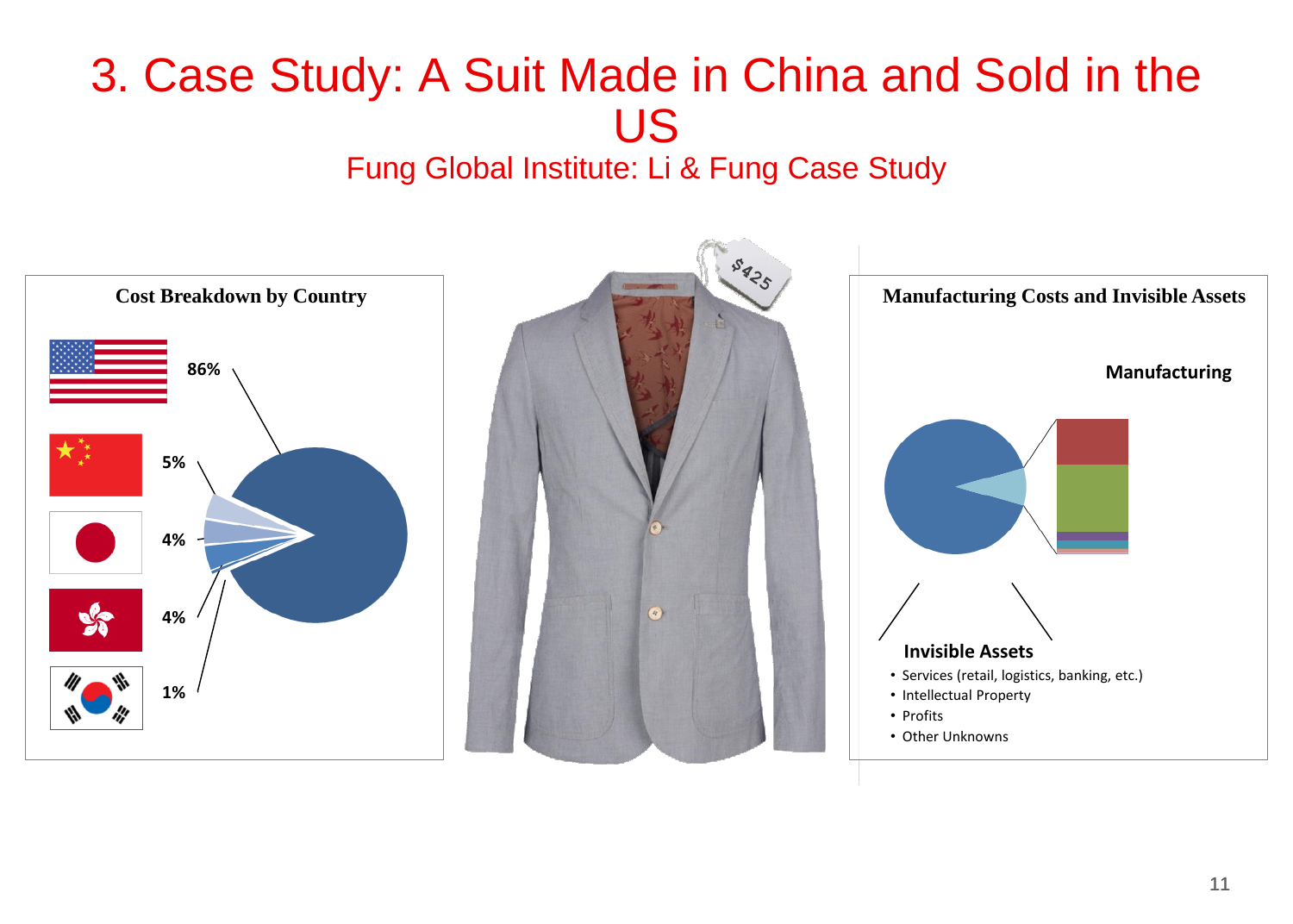# 3. Case Studies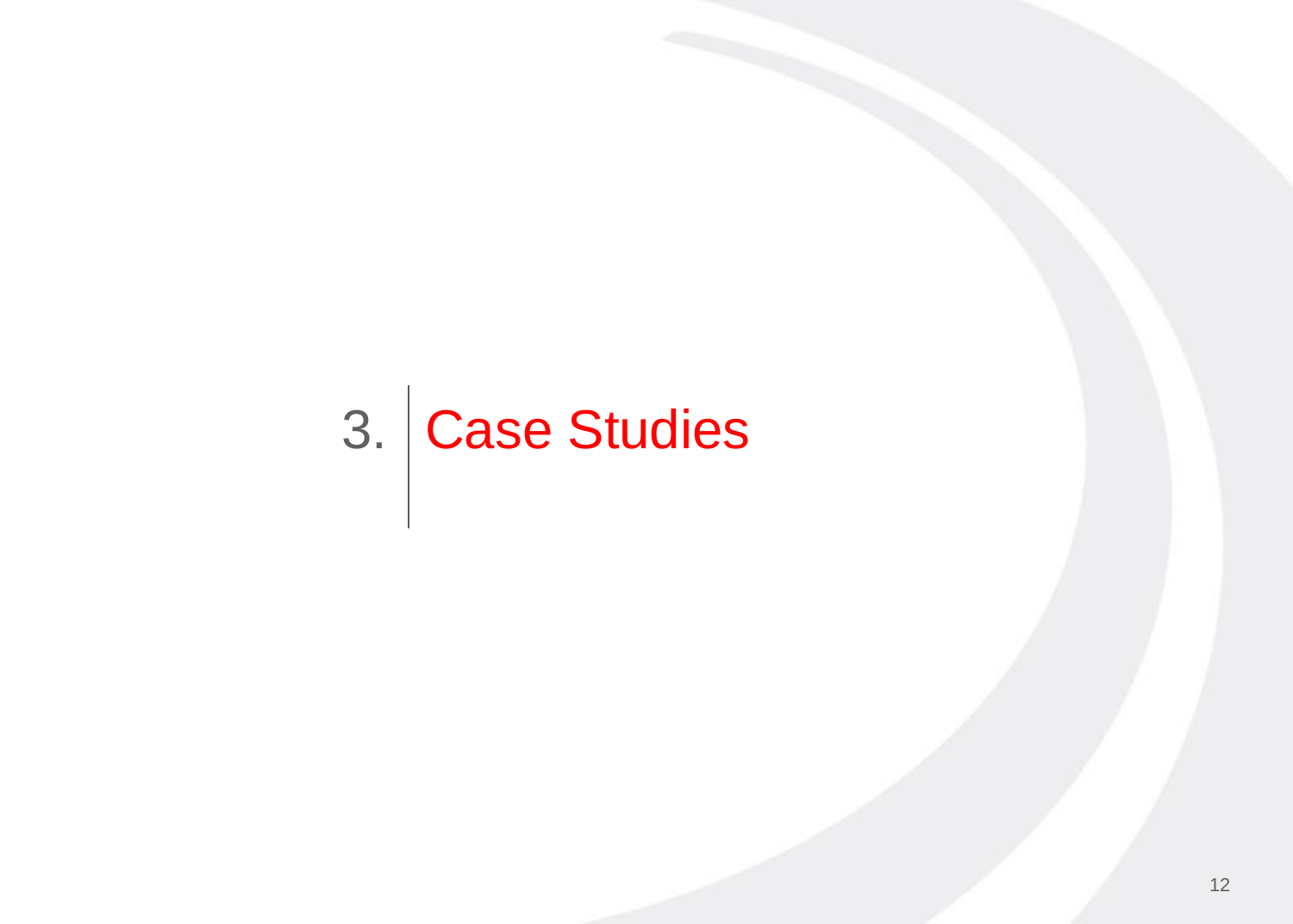### **<sup>13</sup>**3. Case Studies

- A cautionary note **Numerally** What we do and do not learn from case studies
	- Specificity: a blessing and a curse
	- Sample size
	- Shaping hypotheses
- 12 case studies across many manufacturing sectors (aircraft parts; auto-parts; car manufacture; construction machinery; die makers; home appliances; oil and gas extraction; power plant; server manufacturer; wastewater treatment; watch manufacturer; welding alloys)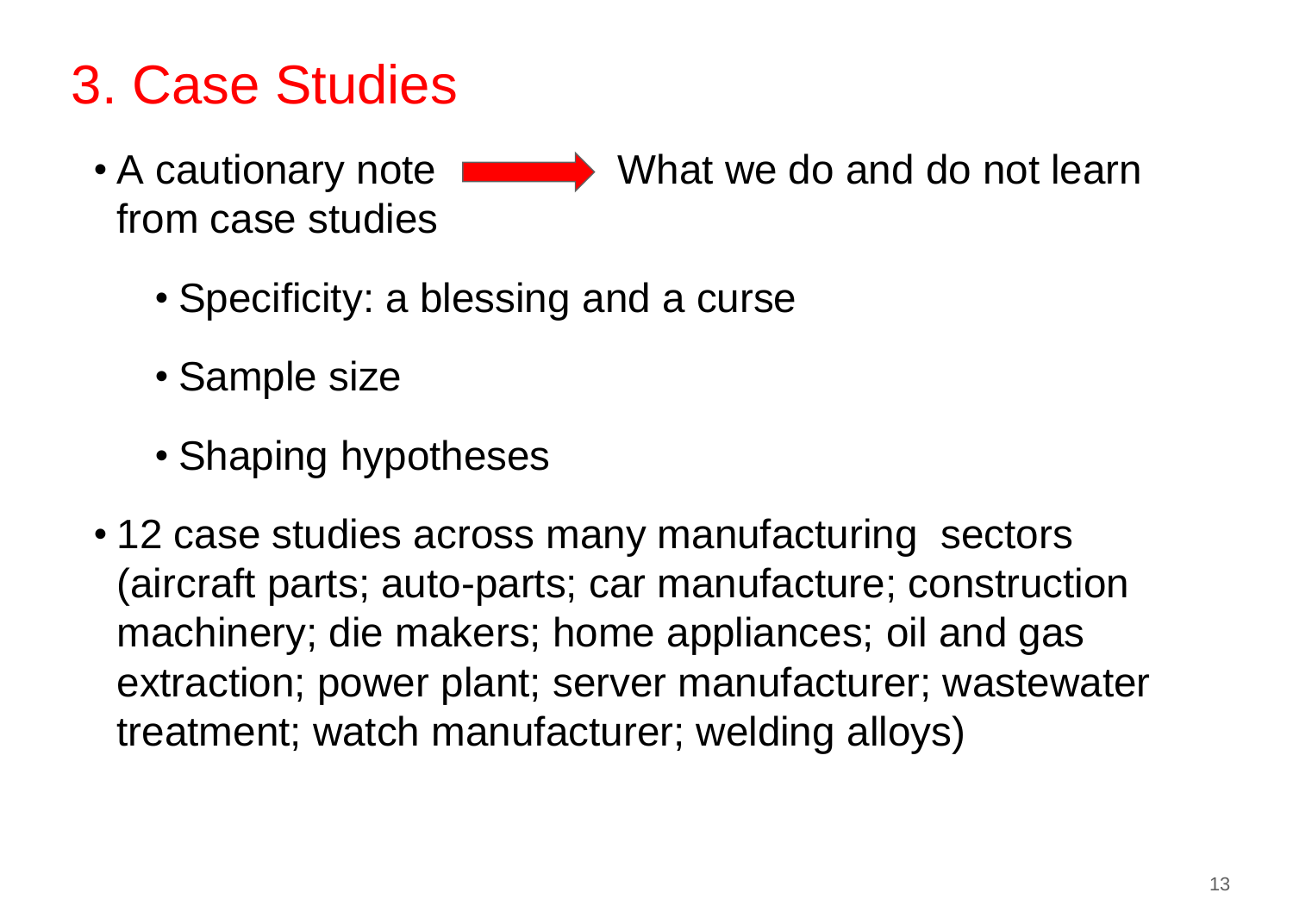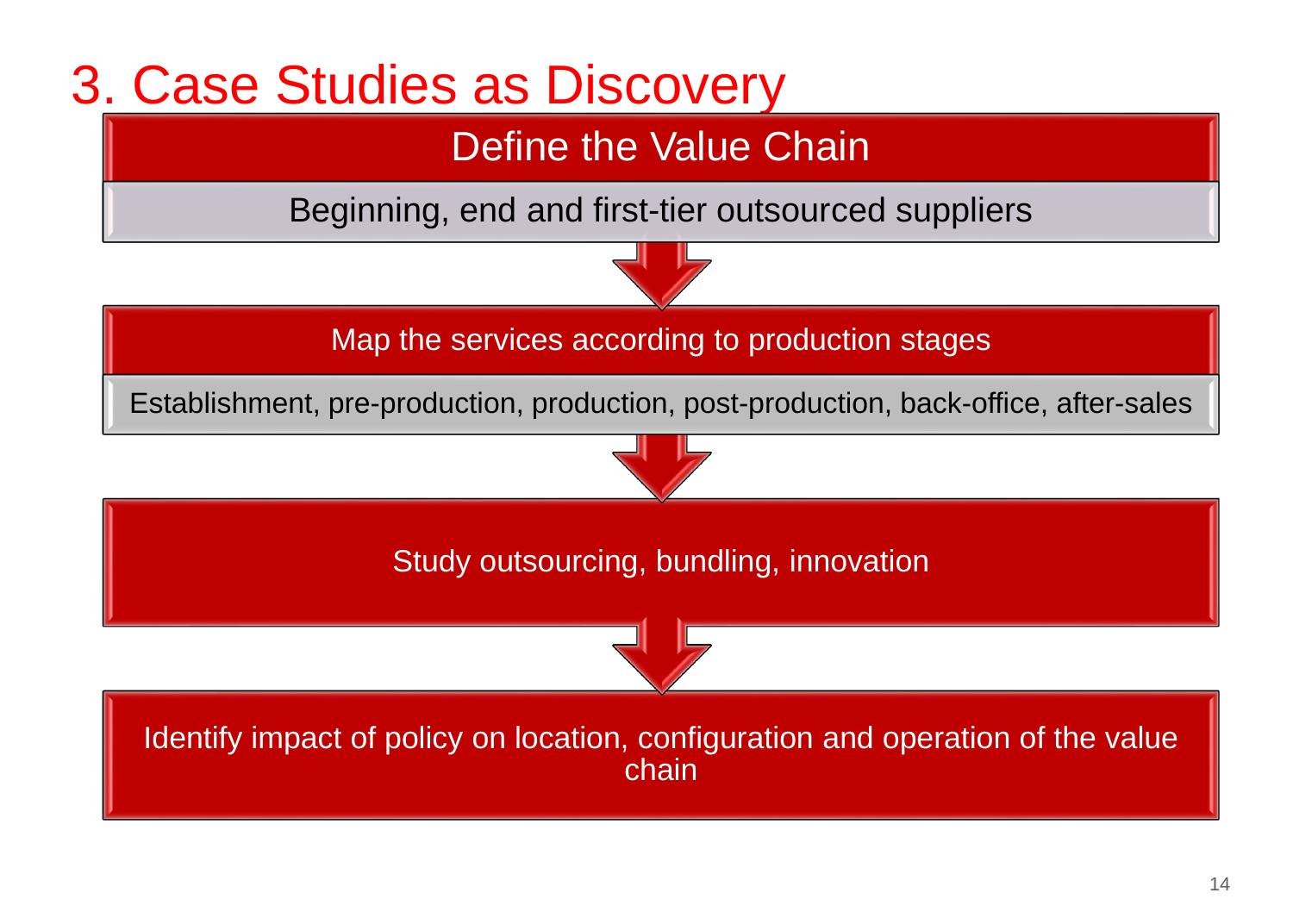#### Numerous Services Enter the Value Chain 4.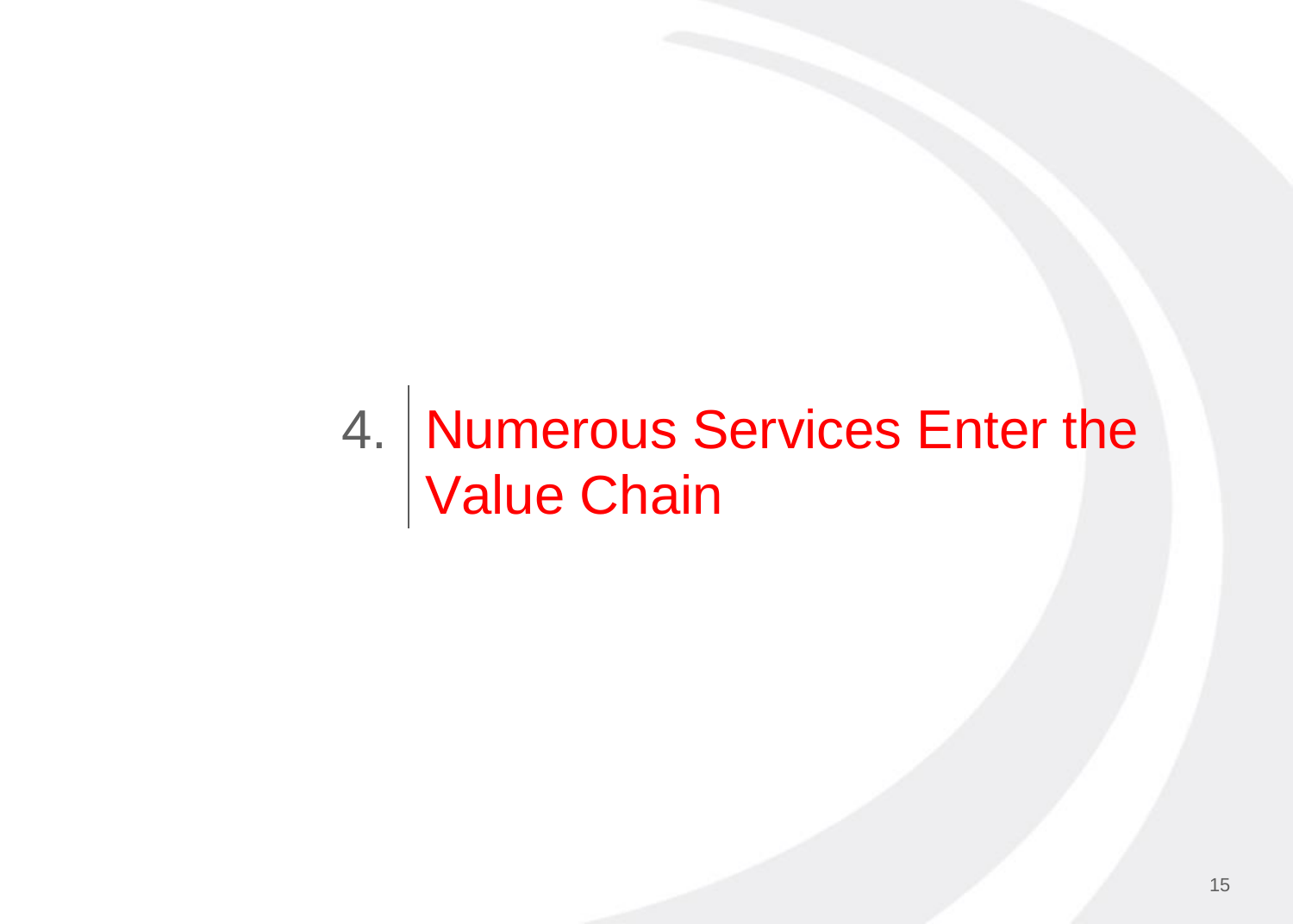### 4. Numerous services enter the value chain

#### **Services Entering a Manufacturing Value Chain for Construction Machinery**

| <b>Establishment</b> |                                     | <b>Pre-manufacturing</b> |                          | <b>Manufacturing</b> |                                            | Post- |                                  |            | <b>Back-office and recurrent</b>                            |     | <b>After-sales</b>                            |  |
|----------------------|-------------------------------------|--------------------------|--------------------------|----------------------|--------------------------------------------|-------|----------------------------------|------------|-------------------------------------------------------------|-----|-----------------------------------------------|--|
|                      | manufacturing<br><b>Stages</b>      |                          |                          |                      |                                            |       |                                  |            |                                                             |     |                                               |  |
| 1.                   | <b>Business</b><br>liaison services | 6.                       | Raw material             | 16.                  | Production                                 | 31.   | Land transport<br>of vehicles to | 38.<br>39. | Auditing on financial accounts<br><b>Financial services</b> | 63. | <b>Customer complaints</b><br>and compliments |  |
| 2.                   |                                     |                          | procurement              | 17.                  | management services<br>Quality control and |       | distributors                     | 40.        | Internal auditing                                           |     |                                               |  |
|                      | Company                             |                          | agent<br>Customs-related |                      |                                            |       |                                  |            |                                                             |     | handling                                      |  |
|                      | registration                        | 7.                       |                          |                      | standards compliance 32.                   |       | Sea transport                    | 41.        | Insurance for machinery                                     | 64. | Technical support for                         |  |
|                      | and licensing                       |                          | services                 | 18.                  | Cleaning services of                       |       | of vehicles to                   | 42.        | Insurance for staff                                         |     | customers                                     |  |
|                      | services                            | 8.                       | Quality                  |                      | factory                                    |       | distributors                     | 43.        | Business and management                                     | 65. | Information services                          |  |
| 3.                   | Information                         |                          | inspection               | 19.                  | <b>Engineering Services</b>                | 33.   | Retail trade                     |            | consultancy services                                        |     | for customers                                 |  |
|                      | and statistical                     |                          | services of inputs       | 20.                  | Gardening services                         |       | services - By                    | 44.        | Company secretary                                           | 66. | Satellite services for                        |  |
|                      | services                            | 9.                       | Freight                  |                      | for factory lawn                           |       | distributors                     | 45.        | Corporate communications,                                   |     | remote monitoring                             |  |
| 4.                   | Visa and                            |                          | transportation           | 21.                  | Security guards                            | 34.   | <b>Retail services</b>           | 46.        | Courier, postal and local delivery                          | 67. | Data center services                          |  |
|                      | immigration                         |                          | services of raw          |                      | services                                   |       | on a fee or                      |            | services                                                    |     | for remote monitoring                         |  |
|                      | services                            |                          | materials                | 22.                  | Sewage water                               |       | contract bases                   | 47.        | Estate management                                           | 68. | Ground radio                                  |  |
| 5.                   | <b>Business</b>                     | 10.                      | Fleets repair and        |                      | treatment services                         | 35.   | Retail                           | 48.        | Human resources management                                  |     | communication                                 |  |
|                      | establishment                       |                          | maintenance              | 23.                  | Equipment                                  |       | operation                        | 49.        | Personnel search and referral                               |     | services for remote                           |  |
|                      | consultants                         | 11.                      | Storage-                 |                      | maintenance                                |       | management                       |            | services                                                    |     | monitoring                                    |  |
|                      |                                     |                          | general storage          | 24.                  | Waste collection and                       | 36.   | Storage and                      | 50.        | I.T maintenance and support                                 | 69. | <b>Global Positioning</b>                     |  |
|                      |                                     | 12.                      | Storage - tank           |                      | recycling                                  |       | warehousing                      | 51.        | Safety and security                                         |     | System (GPS)                                  |  |
|                      |                                     |                          | farm                     | 25.                  | Government safety/                         |       | services for                     | 52.        | Telecommunication                                           |     | services                                      |  |
|                      |                                     | 13.                      | Conception and           |                      | environmental                              |       | machineries at                   | 53.        | Uniform - Design and alternation                            | 70. | Repair and                                    |  |
|                      |                                     |                          | design of product        |                      | inspection                                 |       | distributors                     | 54.        | Uniform -Laundry                                            |     | maintenance of                                |  |
|                      |                                     | 14.                      | Patent                   | 26.                  | Catering services                          | 37.   | Hire                             | 55.        | Legal services                                              |     | machines for                                  |  |
|                      |                                     |                          | acquisition              | 27.                  | Workers' dormitory                         |       | purchases and                    | 56.        | Advertisement administration                                |     | customers                                     |  |
|                      |                                     | 15.                      | Product                  | 28.                  | <b>Medical services</b>                    |       | financing                        | 57.        | Advertisement agencies services                             | 71. | Buy back services to                          |  |
|                      |                                     |                          | development/             | 29.                  | <b>Recreation facilities</b>               |       | services for                     | 58.        | Advertisement designers' services                           |     | buy used parts and                            |  |
|                      |                                     |                          | R&D for new              |                      | and services for                           |       | customers                        | 59.        | Advertisement - cameramen,                                  |     | machines from                                 |  |
|                      |                                     |                          | technology               |                      | workers                                    |       |                                  |            | directors, photographers and                                |     | customers                                     |  |
|                      |                                     |                          |                          | 30.                  | <b>Employees</b>                           |       |                                  |            | models.                                                     | 72. | Remanufacturing and                           |  |
|                      |                                     |                          |                          |                      | transportation                             |       |                                  | 60.        | Electricity supply                                          |     | refurbished services                          |  |
|                      |                                     |                          |                          |                      | services                                   |       |                                  | 61.        | Gas supply                                                  |     |                                               |  |
|                      |                                     |                          |                          |                      |                                            |       |                                  | 62.        | Water supply                                                |     |                                               |  |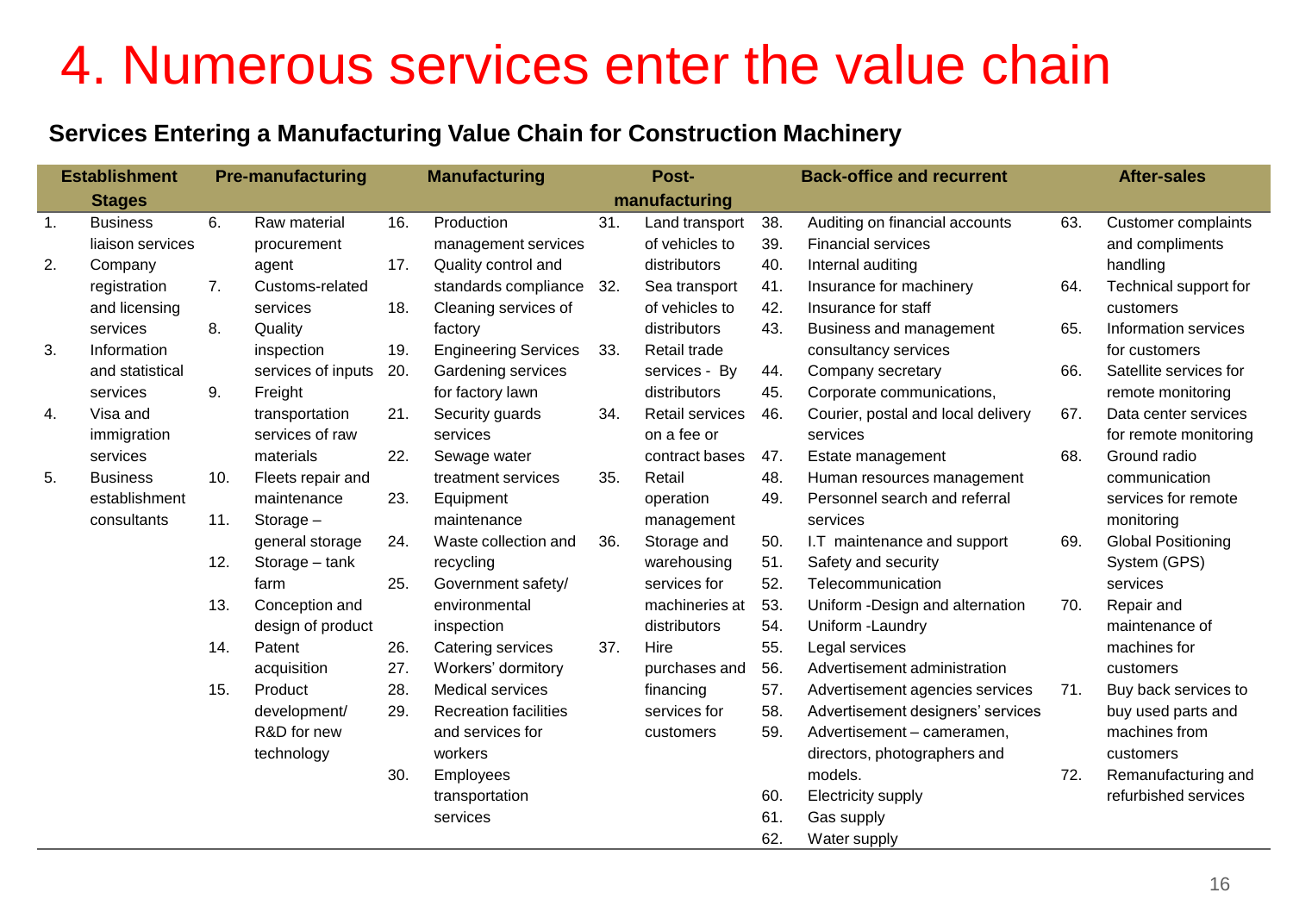### **<sup>17</sup>**4. Numerous Services Enter the Value Chain

| <b>Stages/Cases</b>                         | <b>Total Number of Services</b> |
|---------------------------------------------|---------------------------------|
| <b>Aircraft parts, Philippines</b>          | 53                              |
| Automotive components, Japan                | $\frac{37}{1}$                  |
| <b>Car manufacturer, Philippines</b>        | 70                              |
| <b>Construction machinery, Japan</b>        | 72                              |
| Die makers, Thailand                        | 38                              |
| Home appliance Japan                        | 55                              |
| Oil and gas extraction equipment, Singapore | 55                              |
| Power plant equipment, Japan                | 77                              |
| Server manufacturer, Taiwan                 | 53                              |
| <b>Wastewater treatment, Thailand</b>       | 54                              |
| <b>Watch manufacturer, Hong Kong</b>        | 43                              |
| <b>Welding Alloys, Thailand</b>             | 38                              |

*Source: Case studies*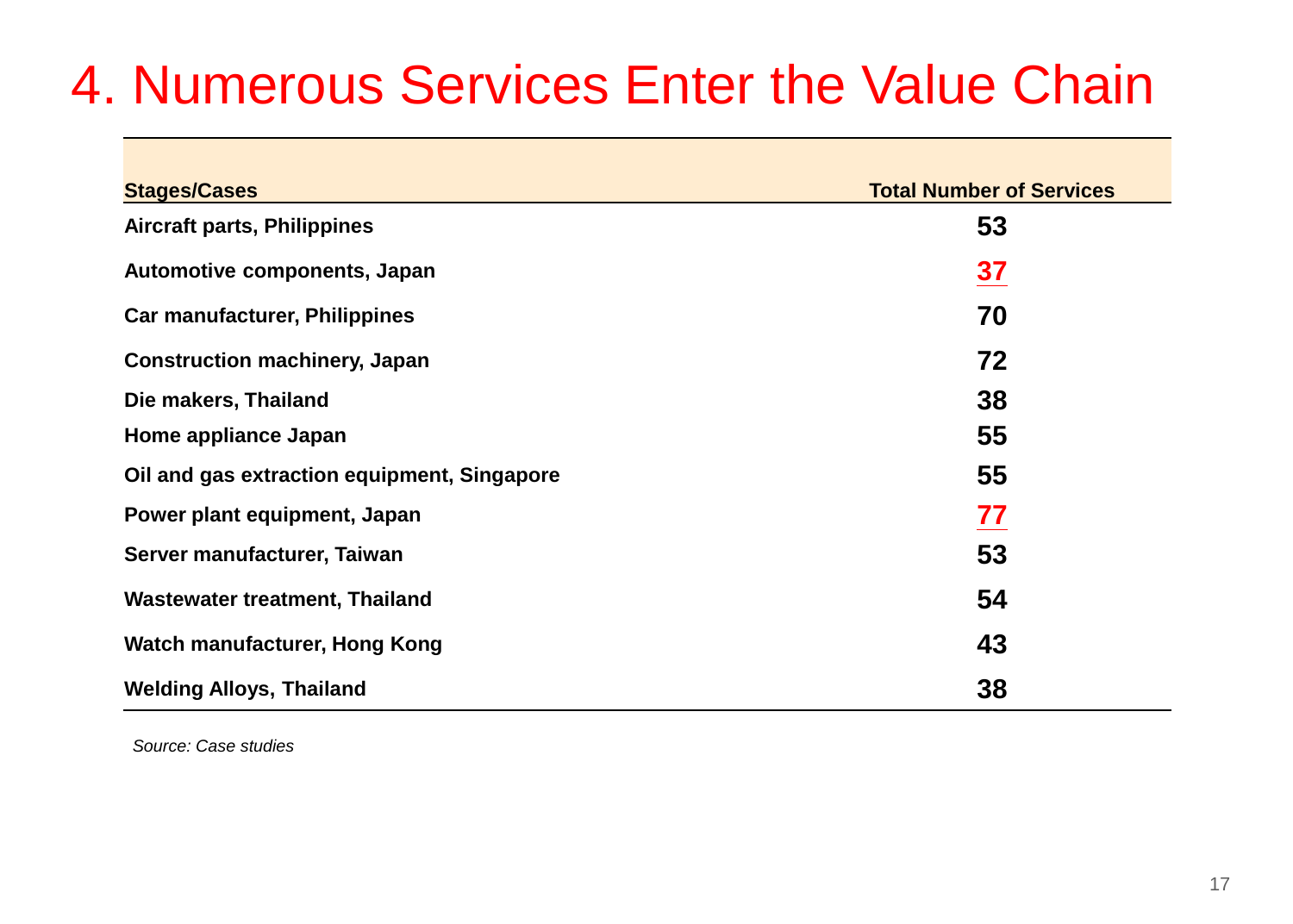

#### 4. Numerous Services Enter the Value Chain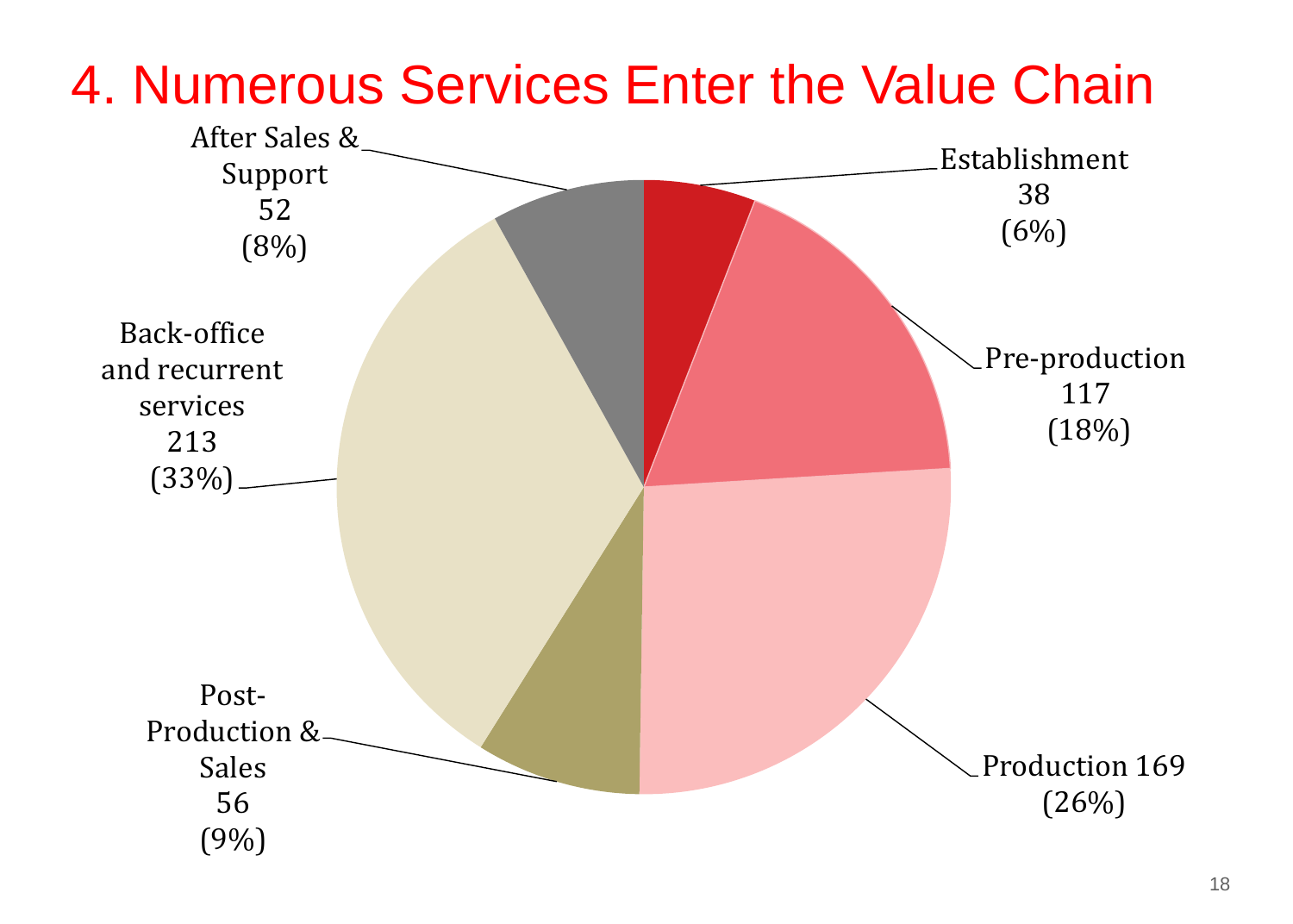# 5. Outsourcing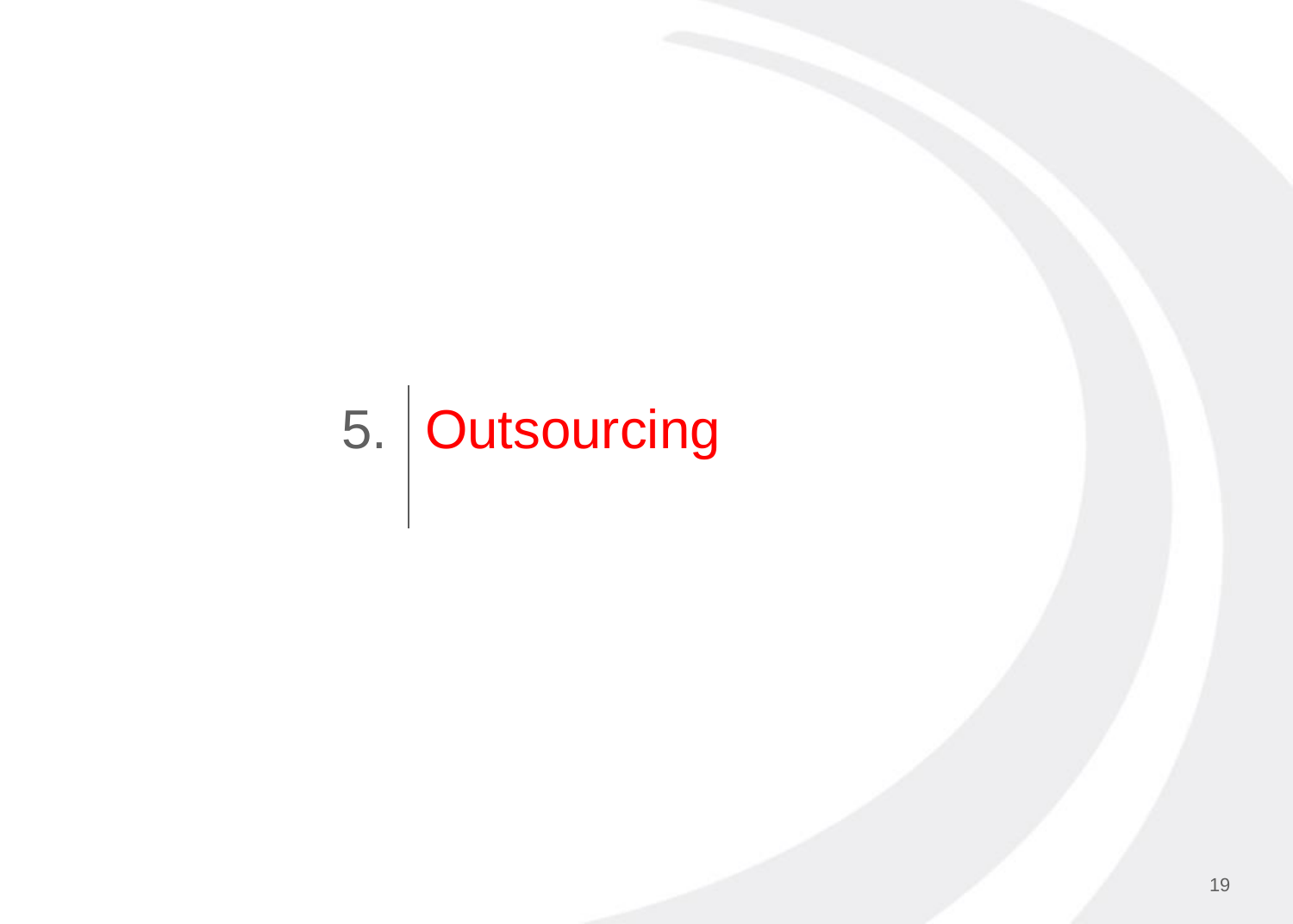### **<sup>20</sup>**5. Outsourcing

• Outsourcing is quite common. In the sample an average of 59% of all services inputs were outsourced – 40% was the least and 77% the most (caution with the count) .

> **Universally** outsourced on a discretionary basis

- Telecoms
- Freight
- Insurance
- Security

Never completely outsourced

- Ongoing Management
- Book-keeping
- Engineering
- Product Design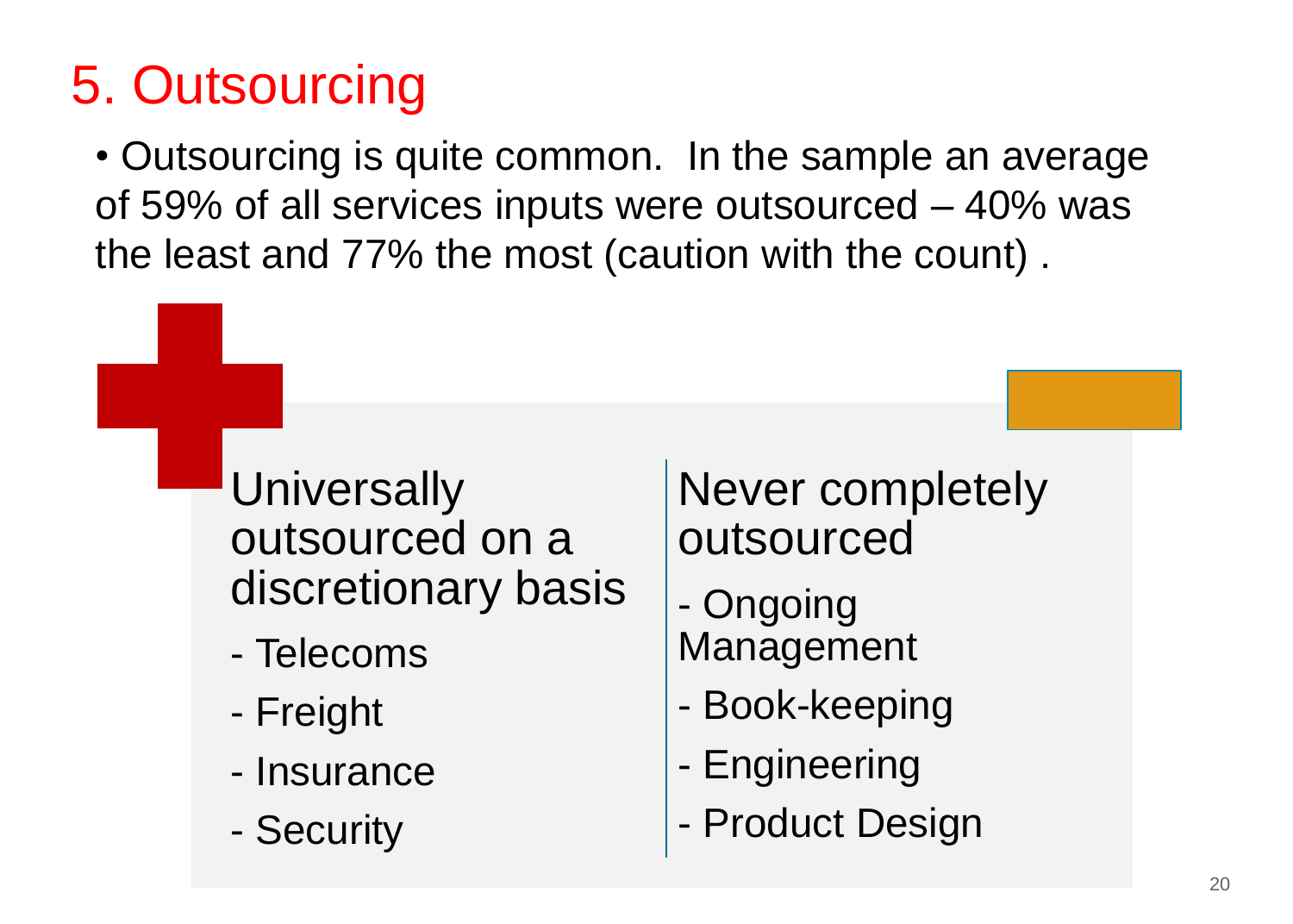### **<sup>21</sup>**5. Outsourcing

#### • **Reasons for outsourcing, or not: trading off**

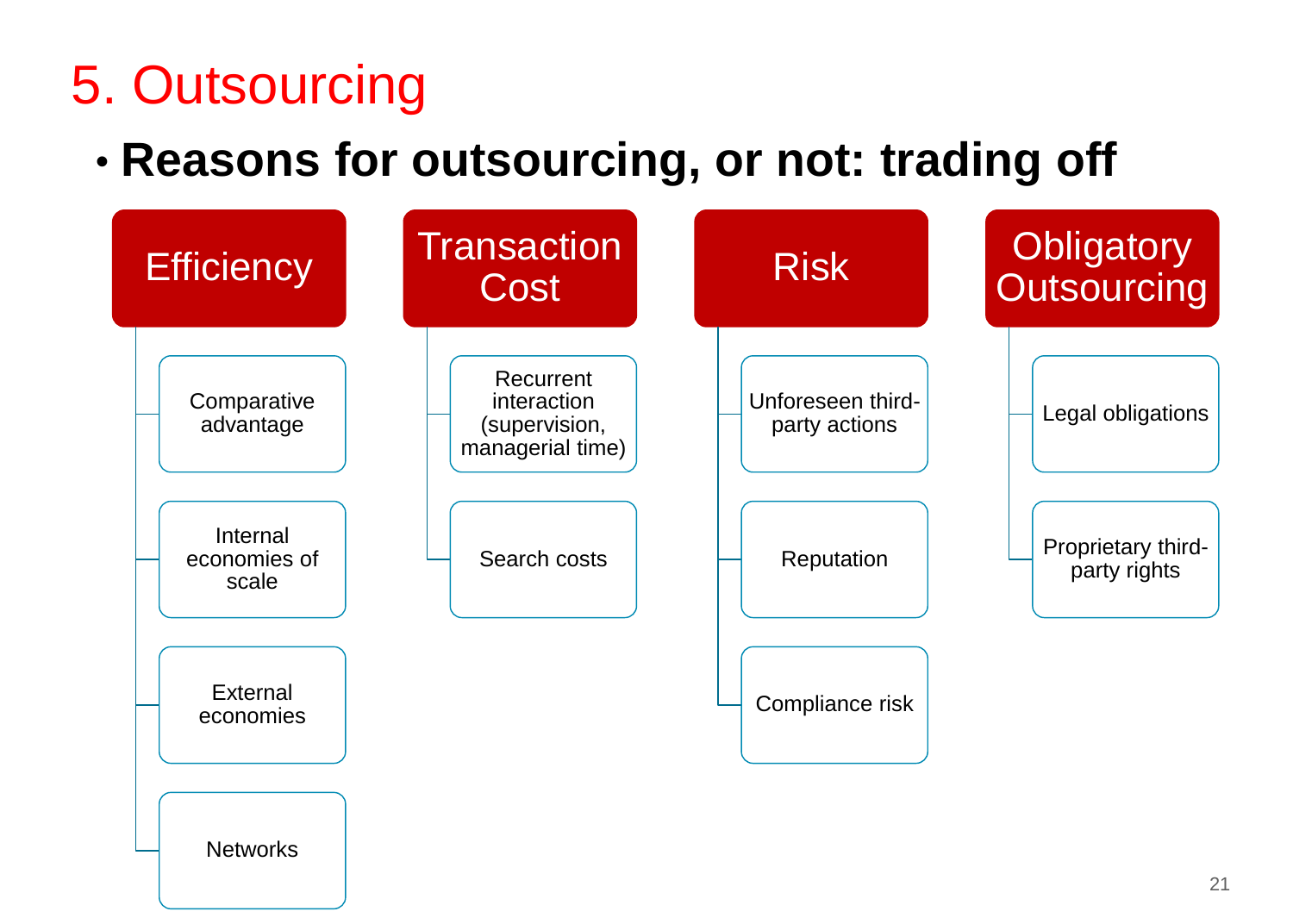# 6. Bundling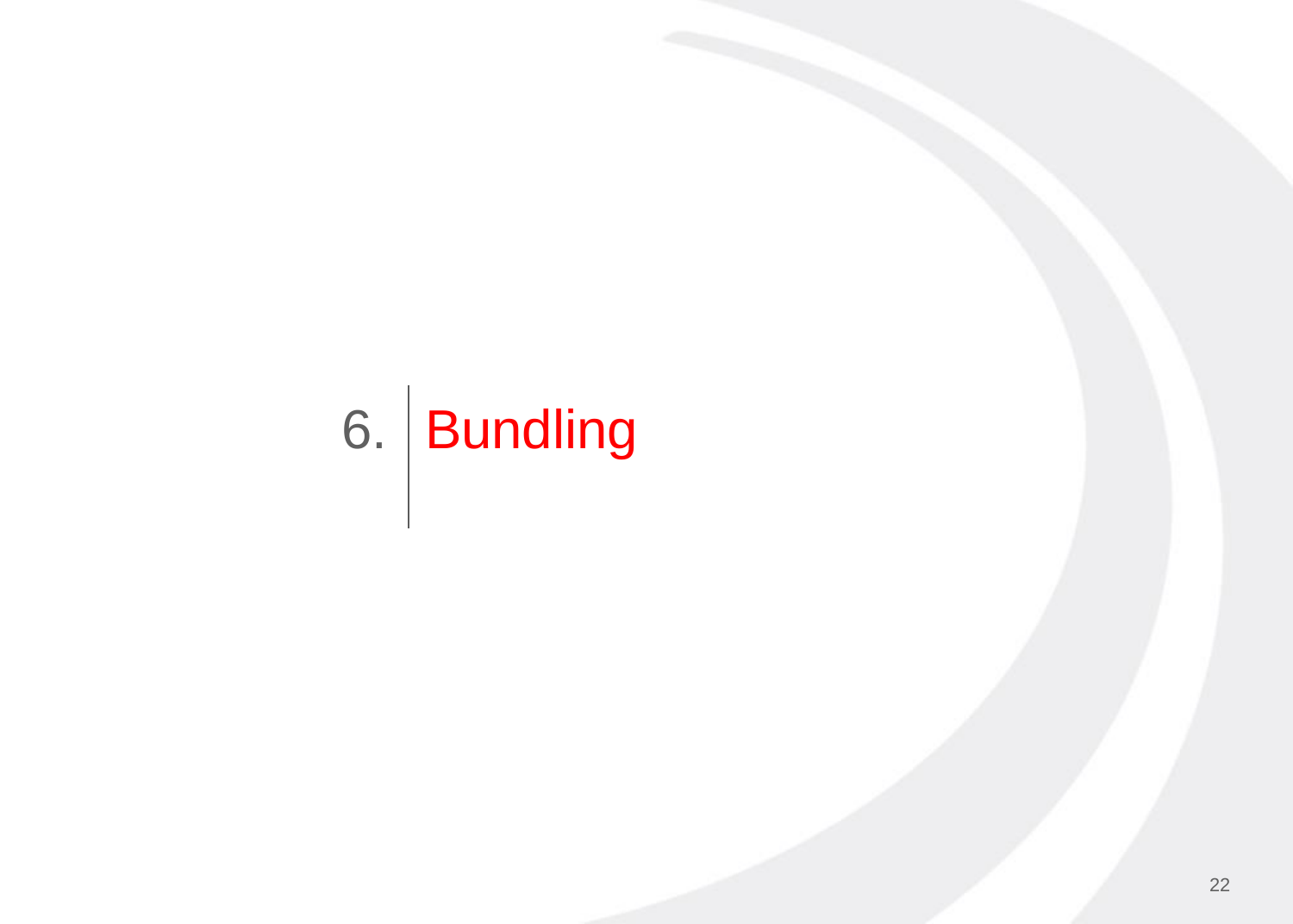## **<sup>23</sup>**6. Bundling

• Various products (goods and/or services) are typically bundled together as single offerings in arm's-length exchanges

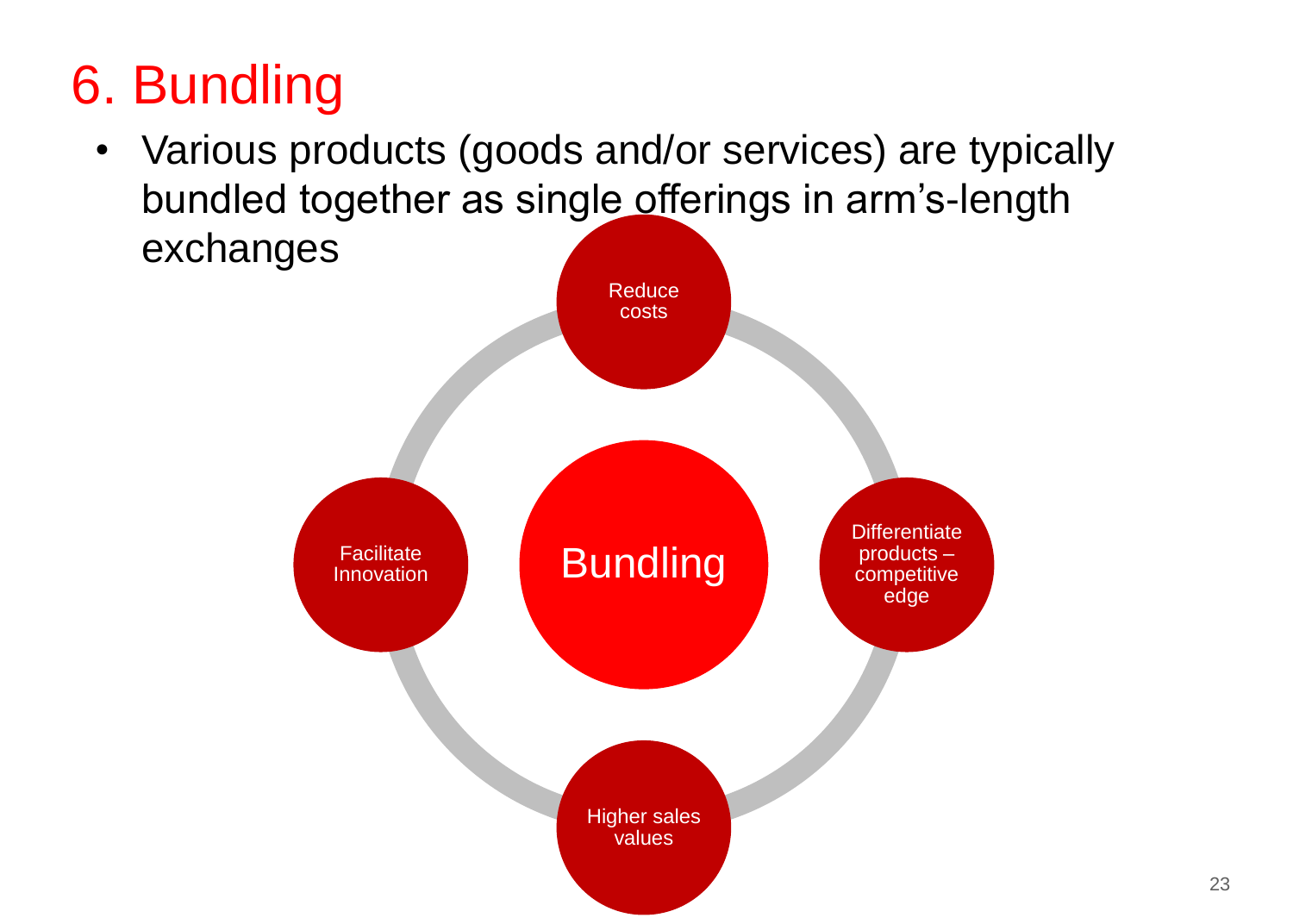### **<sup>24</sup>**6. Bundling

Bundling has the interesting property of rendering all producer services potentially tradable

Governments may want to reconsider policy and sources of comparative advantage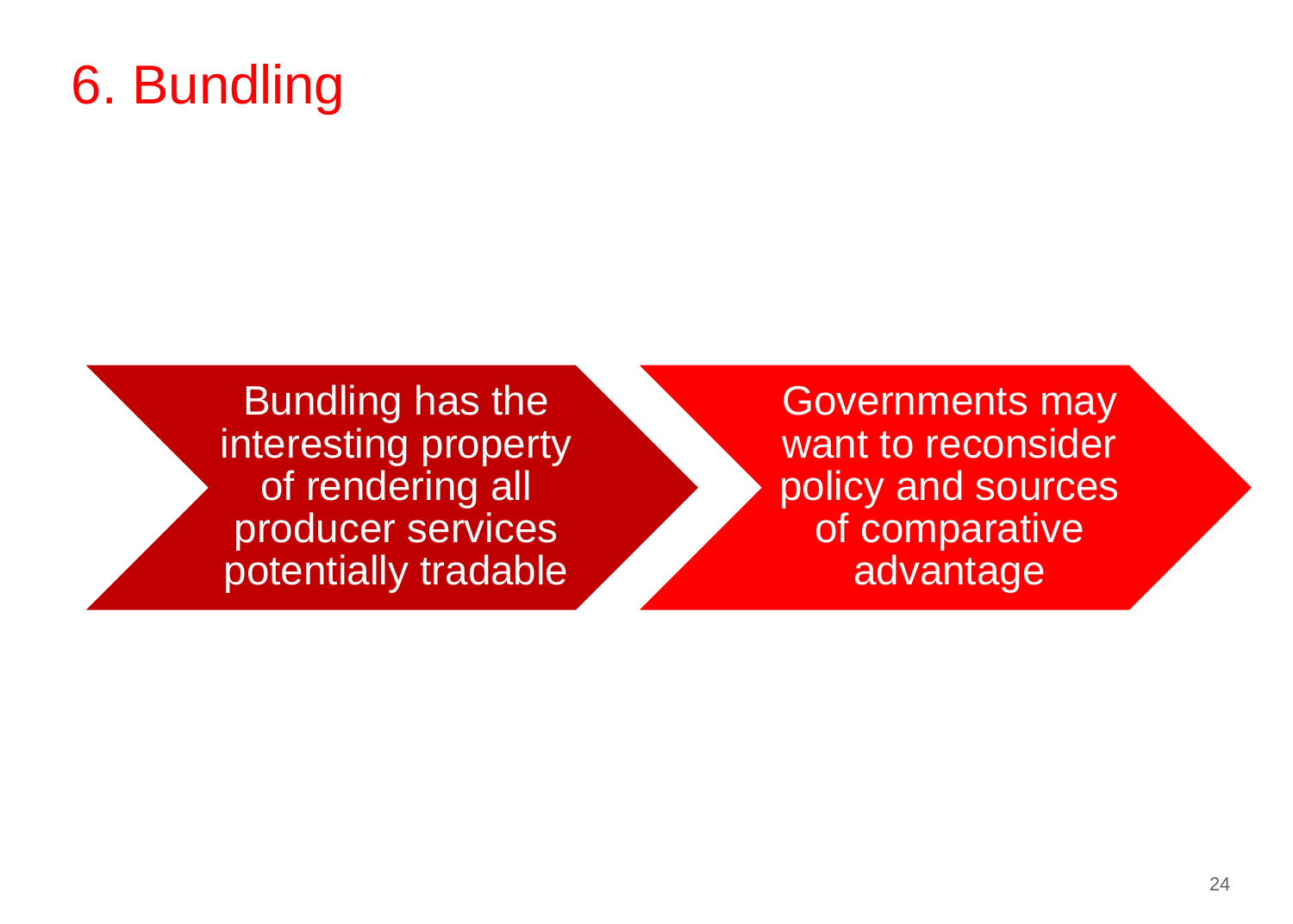#### What Does Policy Do or Not Do to Attract GVCs? 7.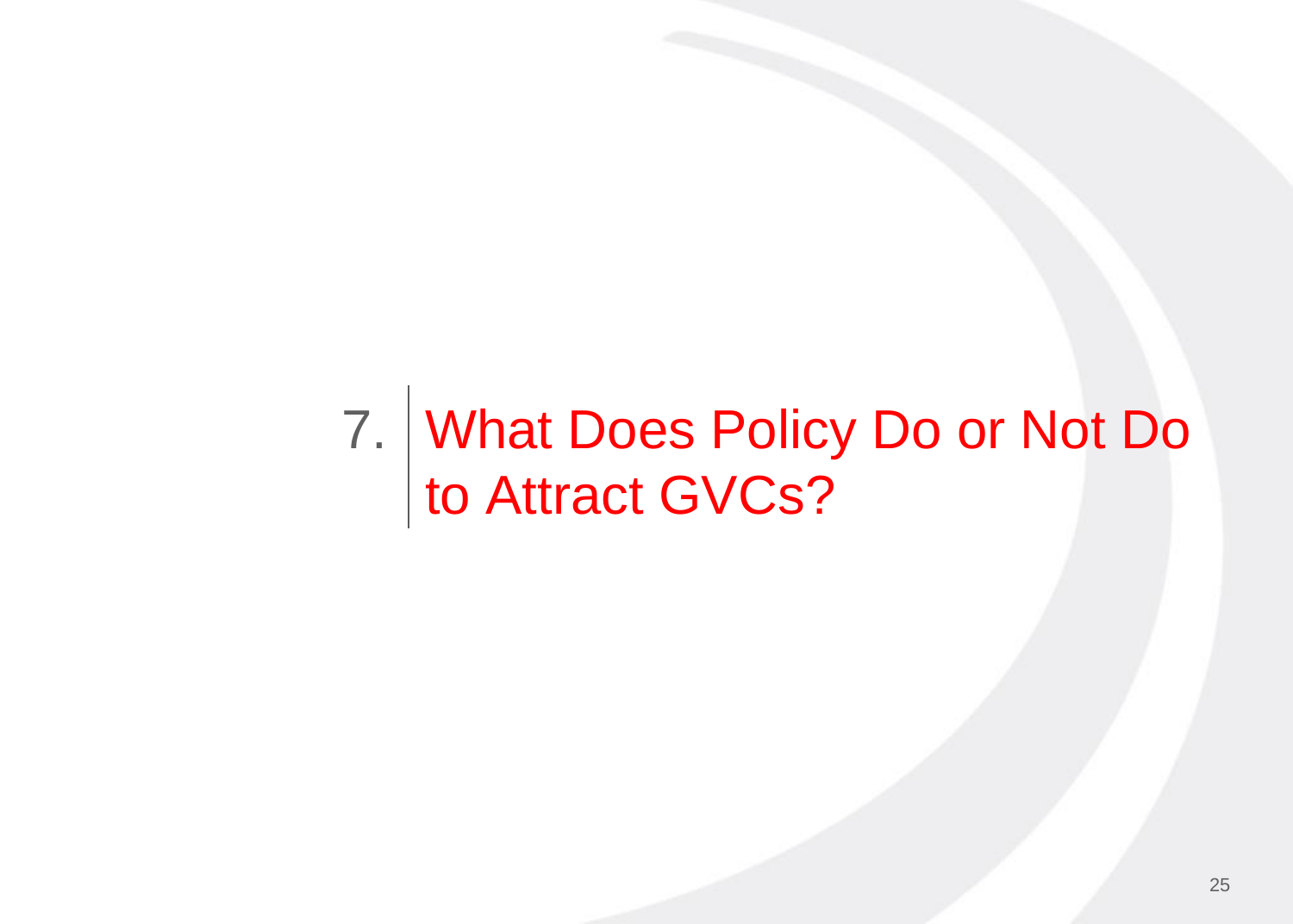## **<sup>26</sup>** 7. Policy and Services in GVCs

• Policy intervention on goods vs. policy intervention on services

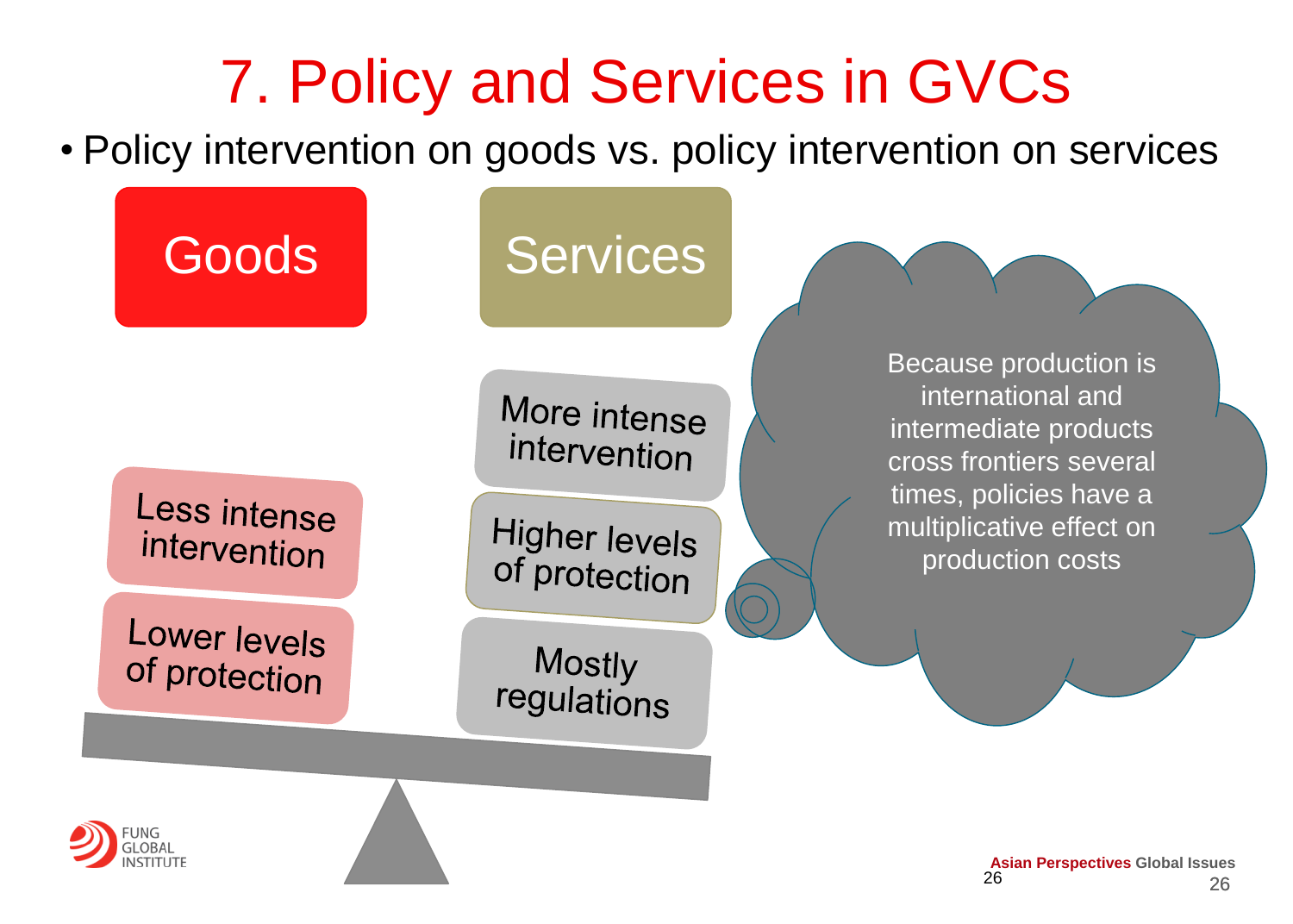#### **27 <sup>27</sup>** 7. Policy as added value, subtracted value and innovation



27 27 **Asian Perspectives Global Issues**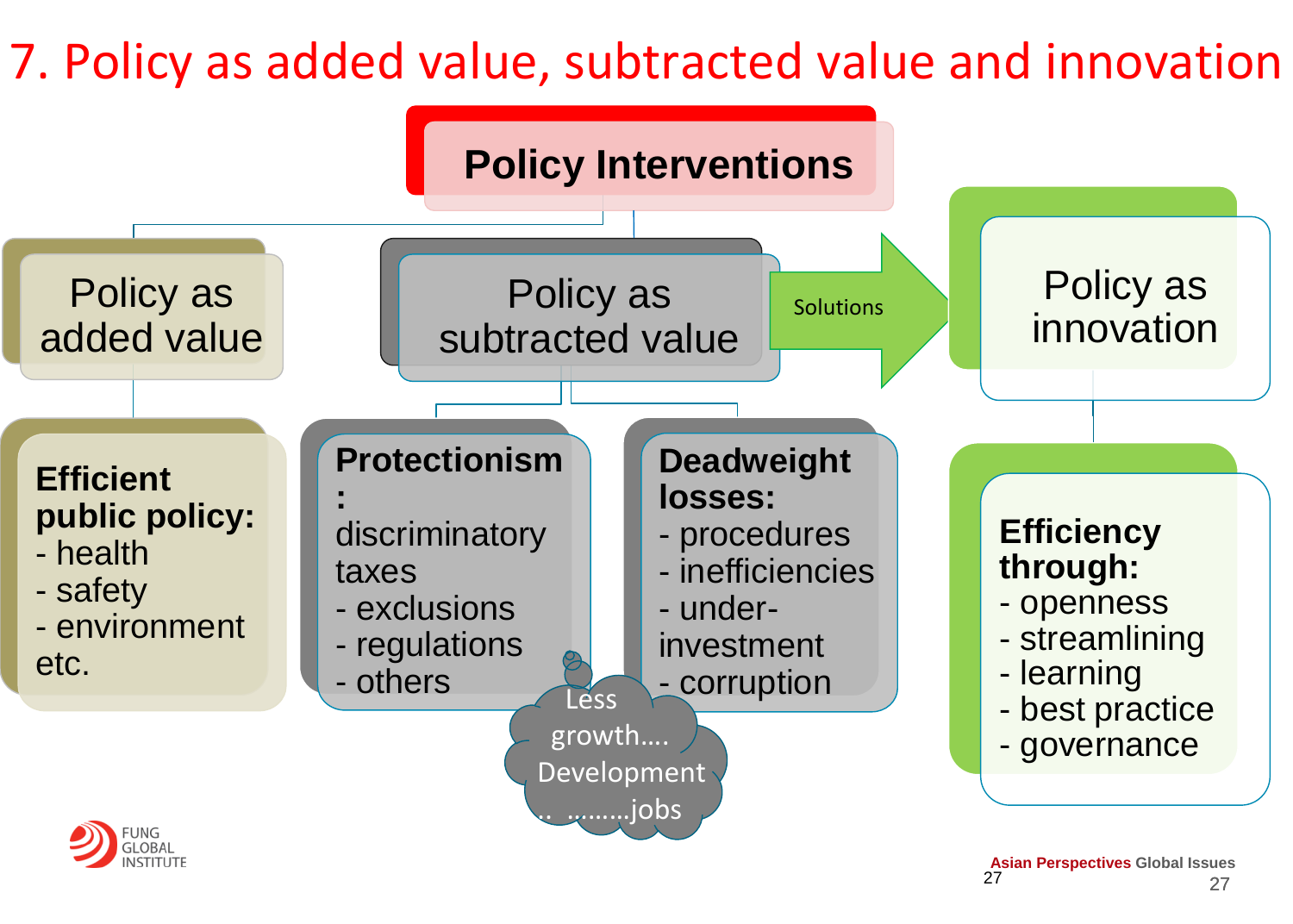### 7. What Does Policy Do or Not Do to Attract GVCs?

The policy environment:

## Policy certainty and consistency

- The costs of frequent and often unannounced policy and regulatory changes
- Policy inconsistencies between local and central government
- Misuse of discretionary authority at the level of implementation
- Transactions costs associated with navigating uncertainty
- Implications for SMEs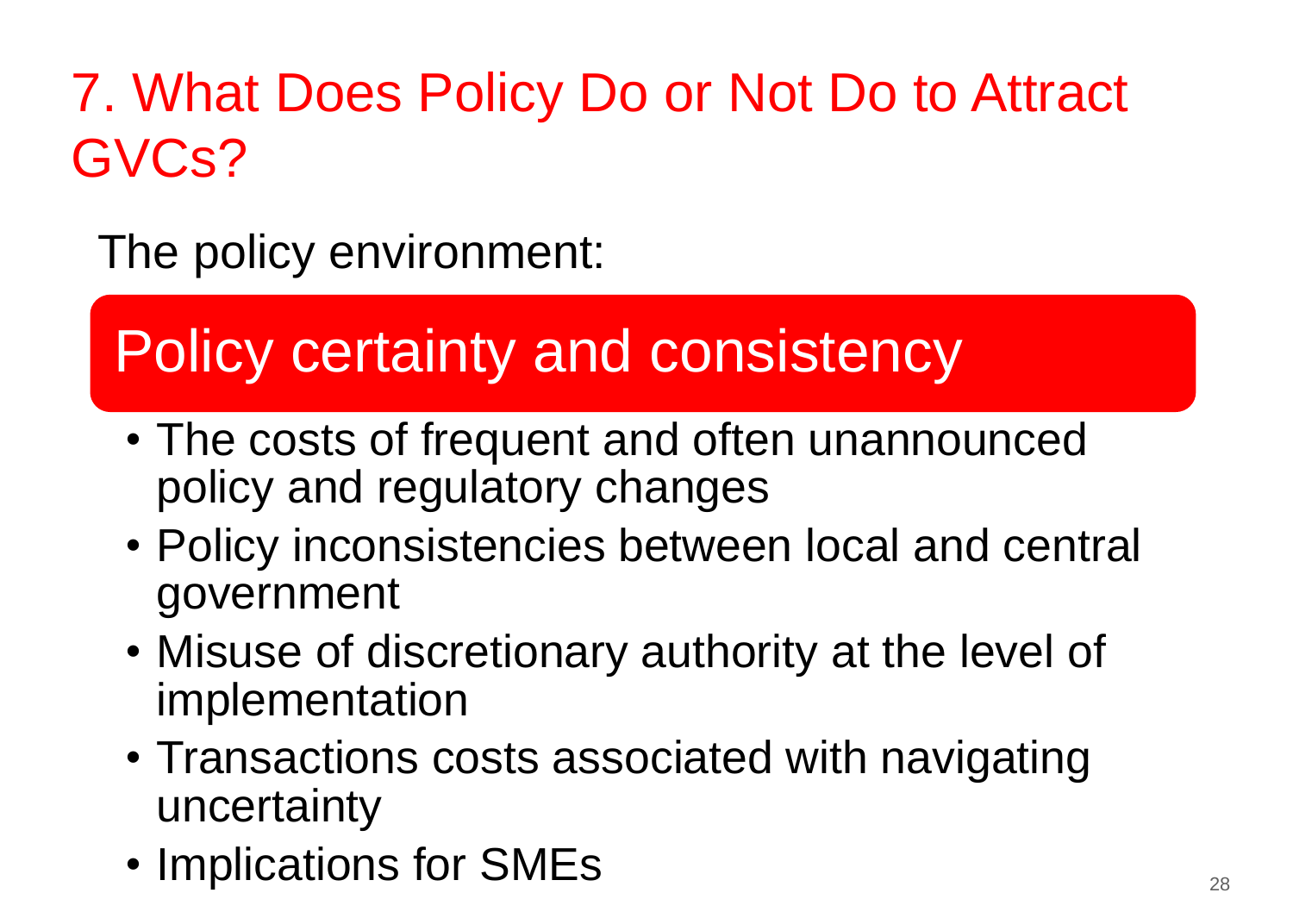### 7. What Does Policy Do or Not Do to Attract GVCs?

Policy areas where the supply of manufacturingrelated services is directly affected by restrictive policy:

### 1. Labor Market Restrictions

- Visas, length of stay
- Hiring, demonstration of local unavailability
- Sectors closed for foreign labor

### 2. Foreign Equity Restrictions

- Direct restrictions on share of foreign equity
- Indirect barriers, such as uncertainty in policy regime and excessive administrative burdens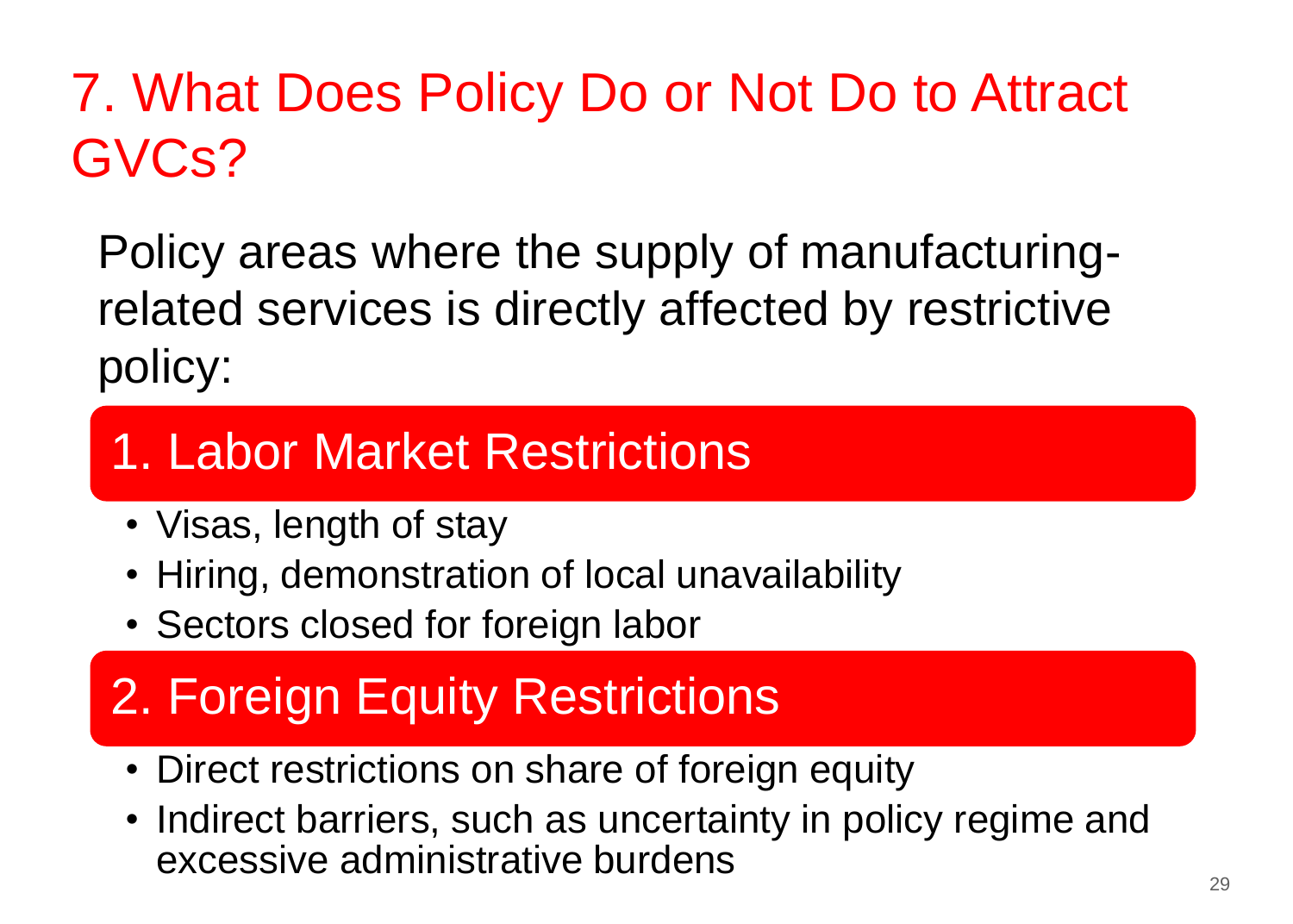### 7. What Does Policy Do or Not Do to Attract **GVCs**

## 3. Customs Regimes

- Inefficient administration and complicated procedures
- Compulsory appointment of customs agents

## 4. Intellectual Property

- Compulsory to transfer IP to local partner
- Efficacy of counterfeit controls
- Insufficient or non-existent IP protection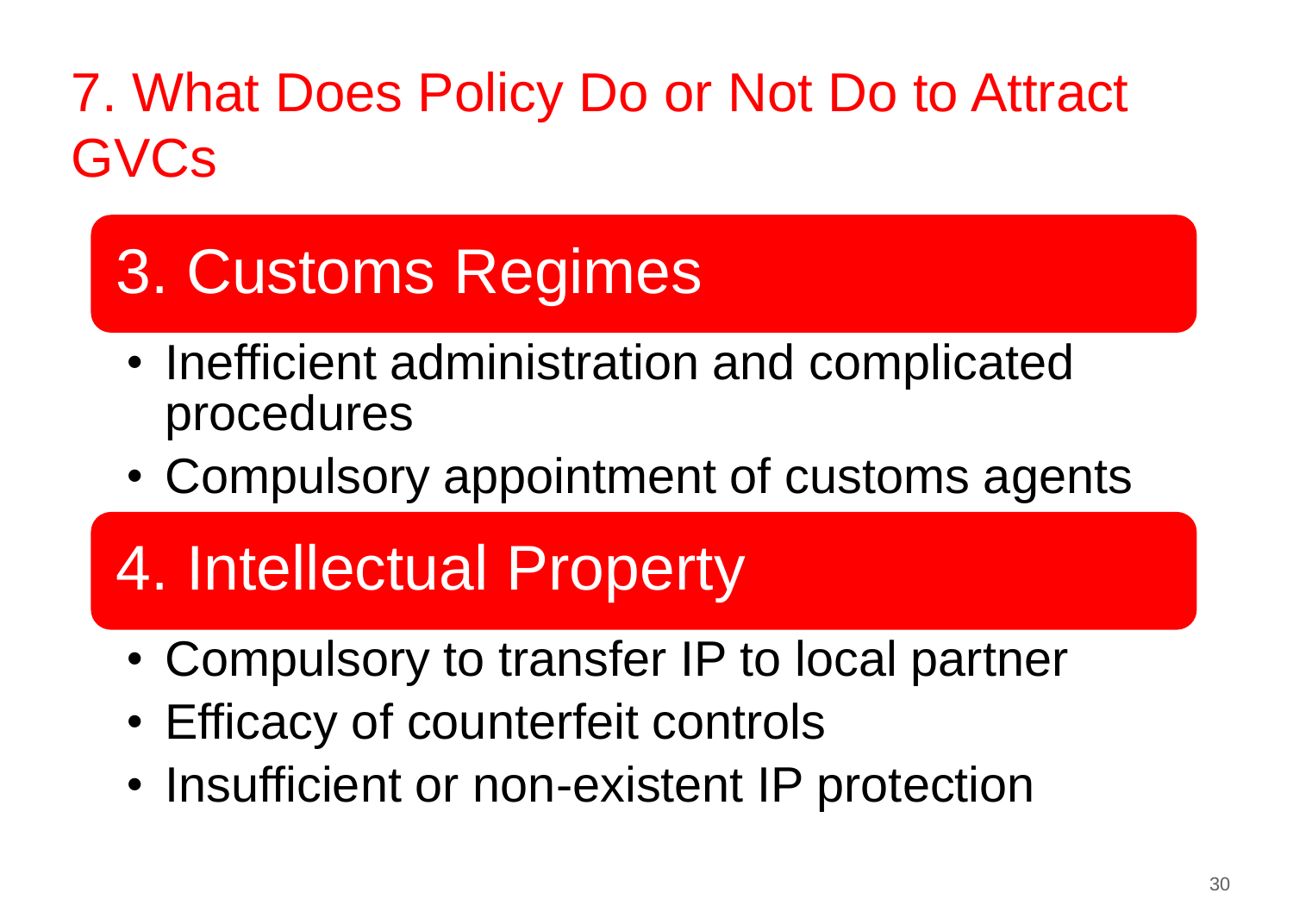### 7. What Does Policy Do or Not Do to Attract GVCs?

### 5. Health, Safety and Environmental **Regulations**

- Costly Compliance
- Compulsory Appointment of Specific Company

### 6. Inadequant Infrastructure

- Development of human capital
- Physical infrastrucure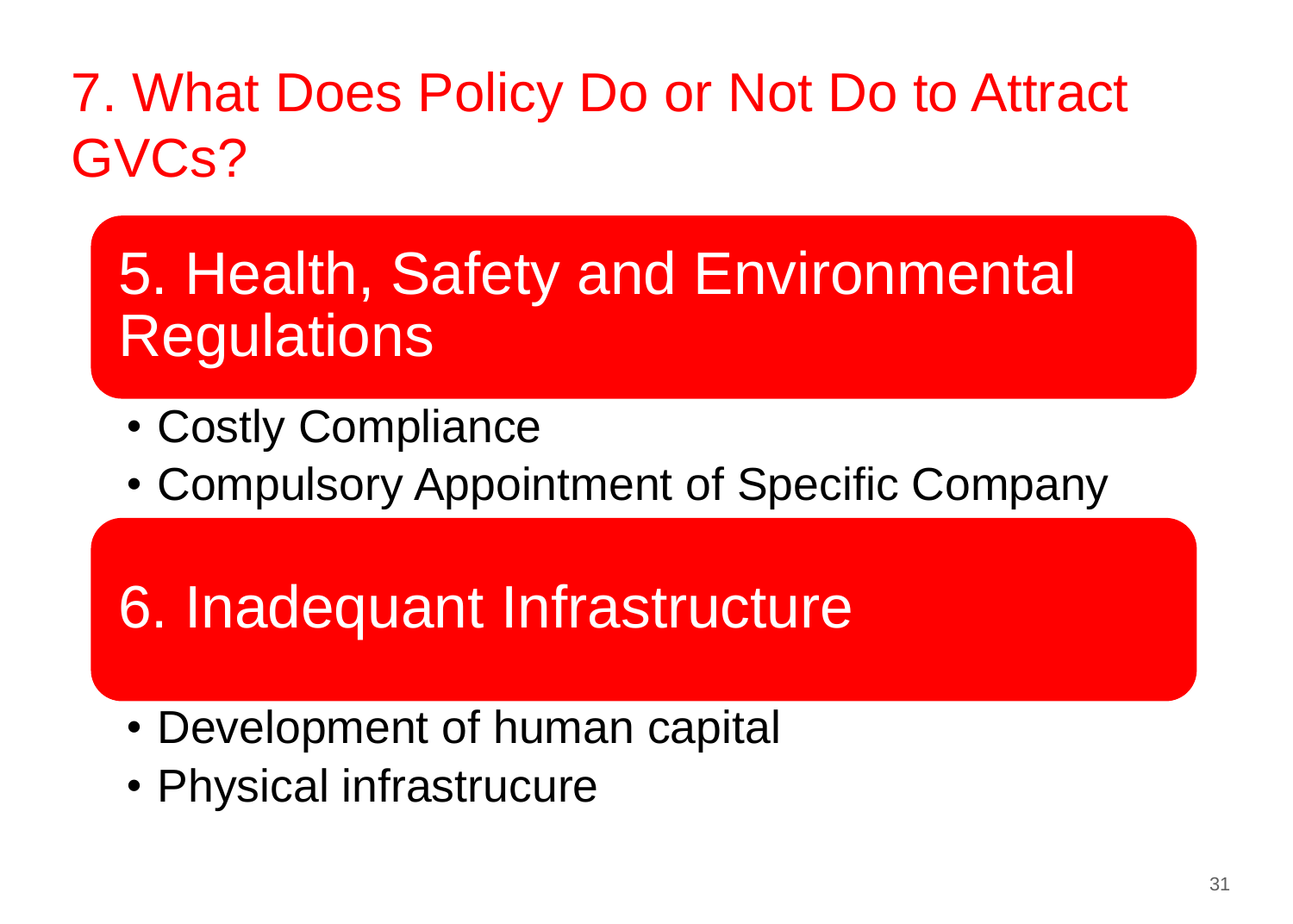### 7. What Does Policy Do or Not Do to Attract GVCs and SME Participation?

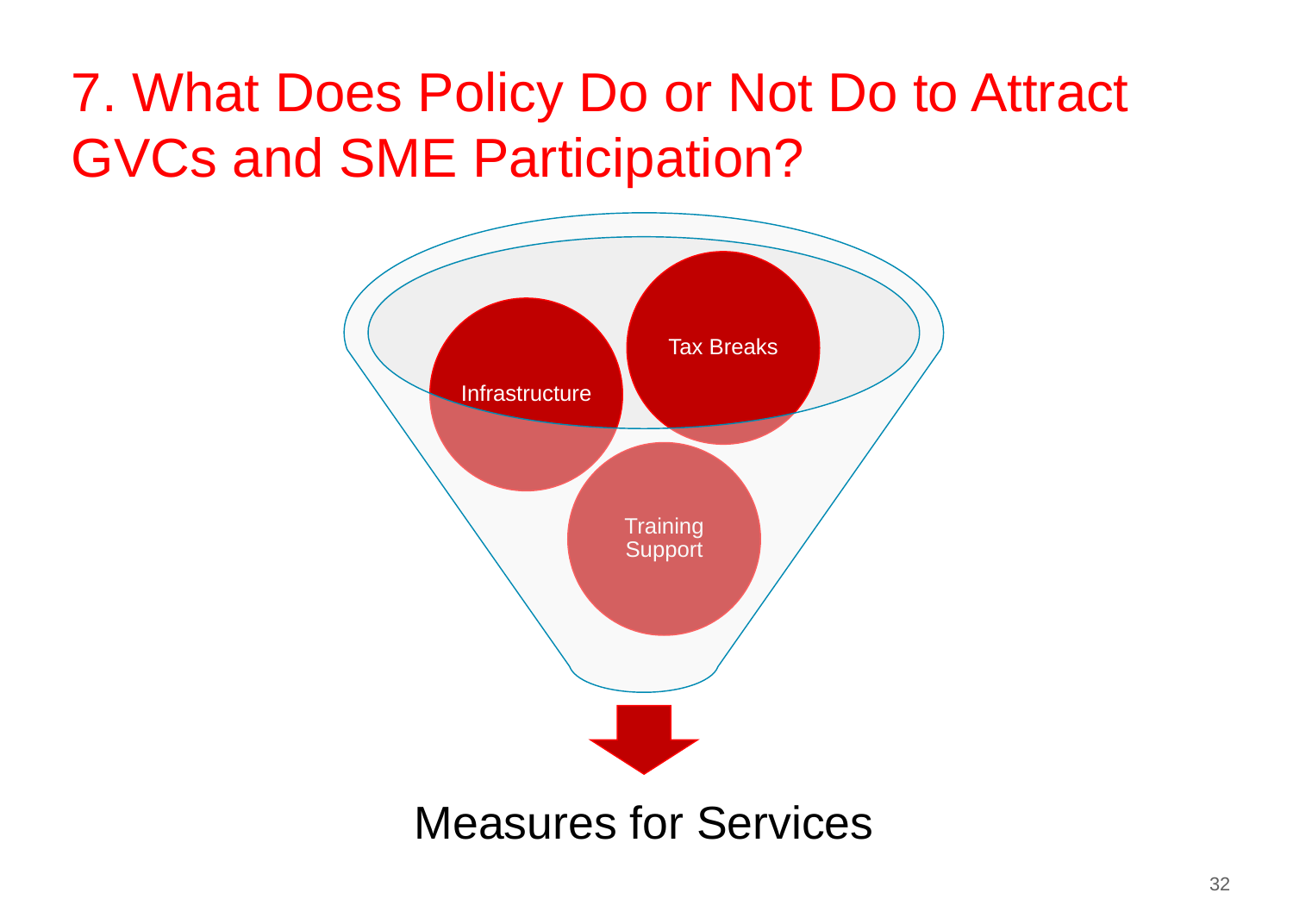#### DISCLAIMER

Information, opinions, or recommendations contained in this document are submitted solely for information purposes. The factual statements have been taken from sources believed reliable but such statements of fact are made without representation to accuracy, completeness, or otherwise. It should not be regarded by recipients as a substitute for the exercise of their own judgement. All information and opinions are subject to change without notice and the Institute is under no obligation to update or keep the information current.

This document is only intended for its addressee/s and may contain privileged or confidential information. If you are not the intended recipient, you are hereby notified that unauthorised use, copying or distribution of this document or any part of its contents, is prohibited.

#### ABOUT THE INSTITUTE The Fung Global Institute is an independent think-tank and learning institute that generates and disseminates new thinking from Asian perspectives on issues that are transforming the global economy. Its business-relevant research is combined with practical experience and learning that can be applied by senior global business executives as well as policymakers and civil society leaders. The Institute is a non-profit organisation based in Hong Kong.